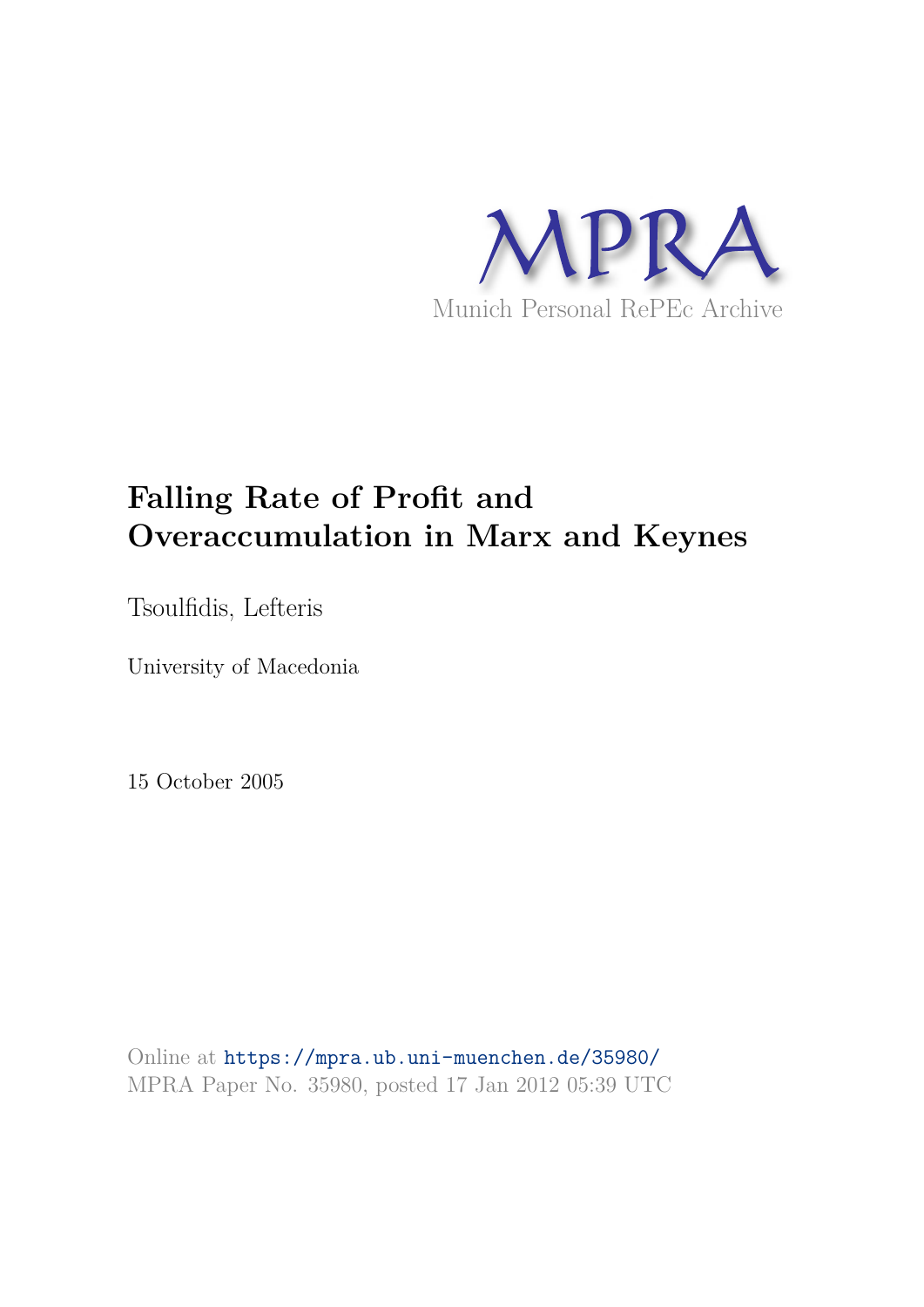## **Falling Rate of Profit and Overaccumulation in Marx and Keynes\***

**Lefteris Tsoulfidis** 

**Associate Professor Department of Economics University of Macedonia 156 Egnatia Street, P.O. Box 1591 540 06 Thessaloniki Tel.: 30 2310 891-788 Email: Lnt@uom.gr** 

#### **ABSTRACT**

The question of the long-run prospects of profitability and its association with the stage of capital accumulation have occupied central importance in the history of economic thought. This paper focuses on Marx and Keynes and argues that Marx's analysis, despite its incomplete nature, is logically consistent in both explaining the falling tendency of the rate of profit as well as the precise mechanism that leads the economy to its crisis stage. Keynes's analysis, although sketchy, has more in common with Marx and Smith than with Ricardo and neoclassical economics. Furthermore, Keynes's views on effective demand and the way in which it affects profitability and capital accumulation might be gainfully used for the formulation of a more advanced theory to explain and at the same time direct, within strictly defined limits, the dynamics of capitalist economies.

**Key words:** Profitability, accumulation, crisis, Marx, Keynes **JEL classifications:** B12, B22, E12, E13

\* I am indebted to Theodore Mariolis, Aris Papageorgiou and Persefoni Tsaliki for their helpful comments and suggestions on an earlier draft. The usual caveats apply*.* A version of this paper was presented in the annual conference of the Japanese Society for Political Economy in October 2005. This is a slightly amended version of the paper that appeared in *Political Economy Quarterly*, 2006 (43:3), pp. 65-75.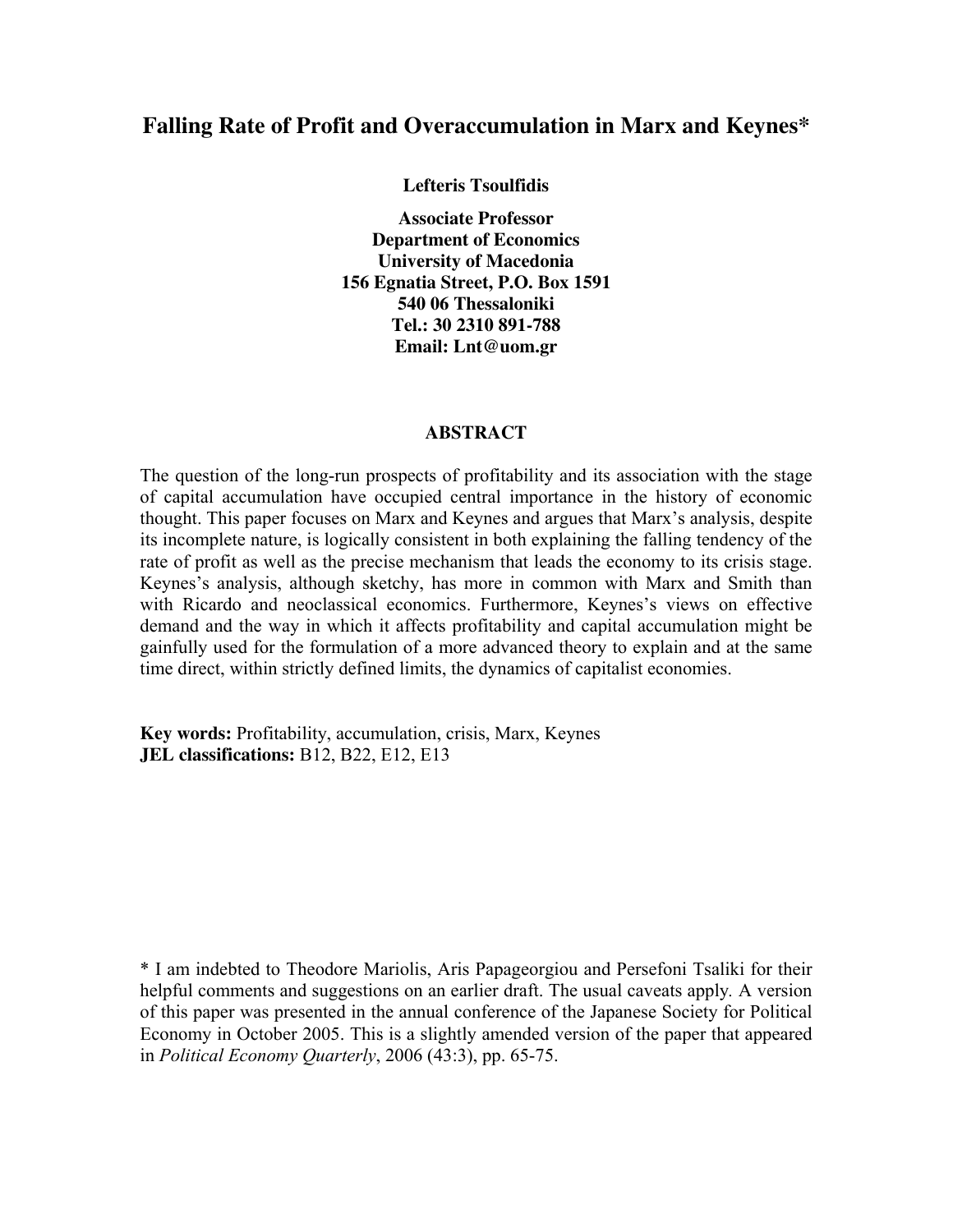#### **1. Introduction**

The question of the long-run prospects of profitability and its association with the stage of capital accumulation has occupied central importance in the history of economic thought. Many of the great economists, including Adam Smith, David Ricardo, John S. Mill and Joseph Schumpeter, accepted the tendency of the rate of profit to fall and the associated with this fall economic crisis as one of basic stylized facts of the evolution of capitalist economies. Despite wide agreement surrounding the tendency of the rate of profit, there has been scant consensus as to the cause of this fall and its exact connection to the outbreak of economic crisis. Smith attributed the falling tendency to the intensity of competition and to the pressure that it exerts on input prices. Ricardo and J.S. Mill attributed the falling tendency to the growing demand for food and the rise in the price of agricultural products due to diminishing productivity of land. Neoclassical economists argued that the diminishing marginal product of capital caused the fall in the rate of profit. Schumpeter, argued that the decay in the entrepreneurial function together with the declining importance of the classes that give political support to capitalism are among the main factors that lead to the stationary economy.

 This paper focuses on the views of Marx and Keynes and argues that Marx's analysis, despite of its incomplete nature, is logically consistent in explaining both the falling tendency of the rate of profit and the precise mechanism that leads the economy to its crisis stage. Keynes's analysis, although sketchy, nevertheless is also consistent with his fundamental principle about the priority of investment over saving and therefore is innovative and characteristically different from both the classical and neoclassical approaches. Keynes's analysis despite of its vague character is full of insights about the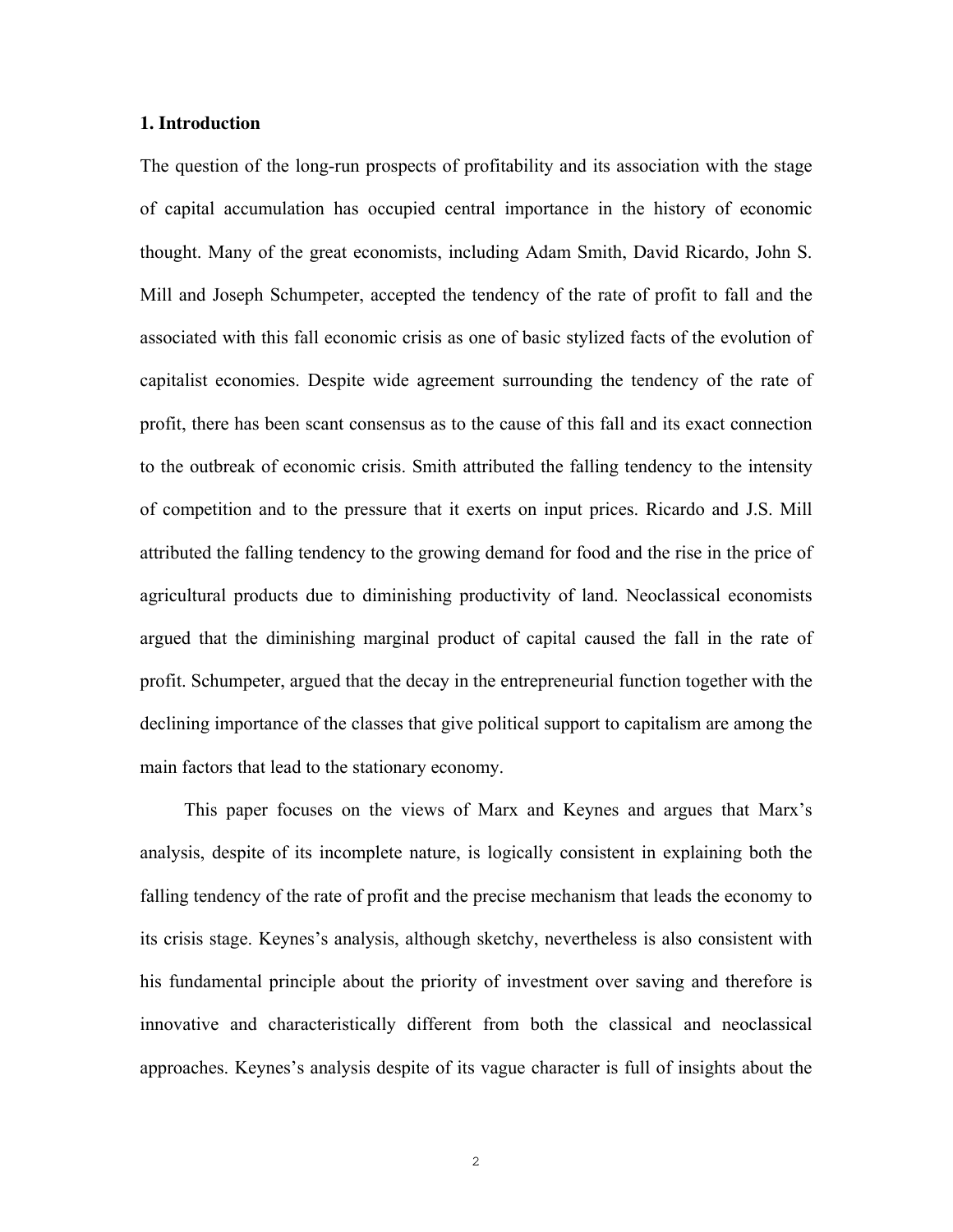role of expectations and the way that they affect capital accumulation and profitability. The analyses of both Marx and Keynes may shed new light to the current developments, and may even prove to be extremely useful to the understanding of the dynamics of capitalist economies.

 The remainder of the paper is organized as follows. The next section discusses the fundamentals of Marx's analysis of the falling rate of profit and evaluates some criticisms associated with his analysis. The third section examines the basic components of Keynes's argument on the same topic and points out to some of its weak aspects. The fourth section explains why a protracted fall in the rate of profit leads to an economic crisis and brings together the views of Marx and Keynes. The last section presents a summary and some concluding remarks.

#### **2. Marx's Analysis of the Falling Rate of Profit**

According to Marx "the law of the tendency of the rate of profit to fall" is "in every respect the most important law of modern political economy" (*Grundrisse*, pp. 748-9). The starting point for the analysis of the evolution of the profit rate is the nature of capitalist production, which is oriented towards the extraction of the maximum possible profit and the expansion of production activity. Capital in its effort to extract the maximum possible profit, as a necessary precondition for its own survival, is led to a two-front competition. First it competes against labour in the production process for the reduction of cost by pressing the wages to the minimum possible level and by increasing the intensity of work to the maximum level within the physical limits of workers and the legal limits of the state. It follows that the most effective way for capital to increase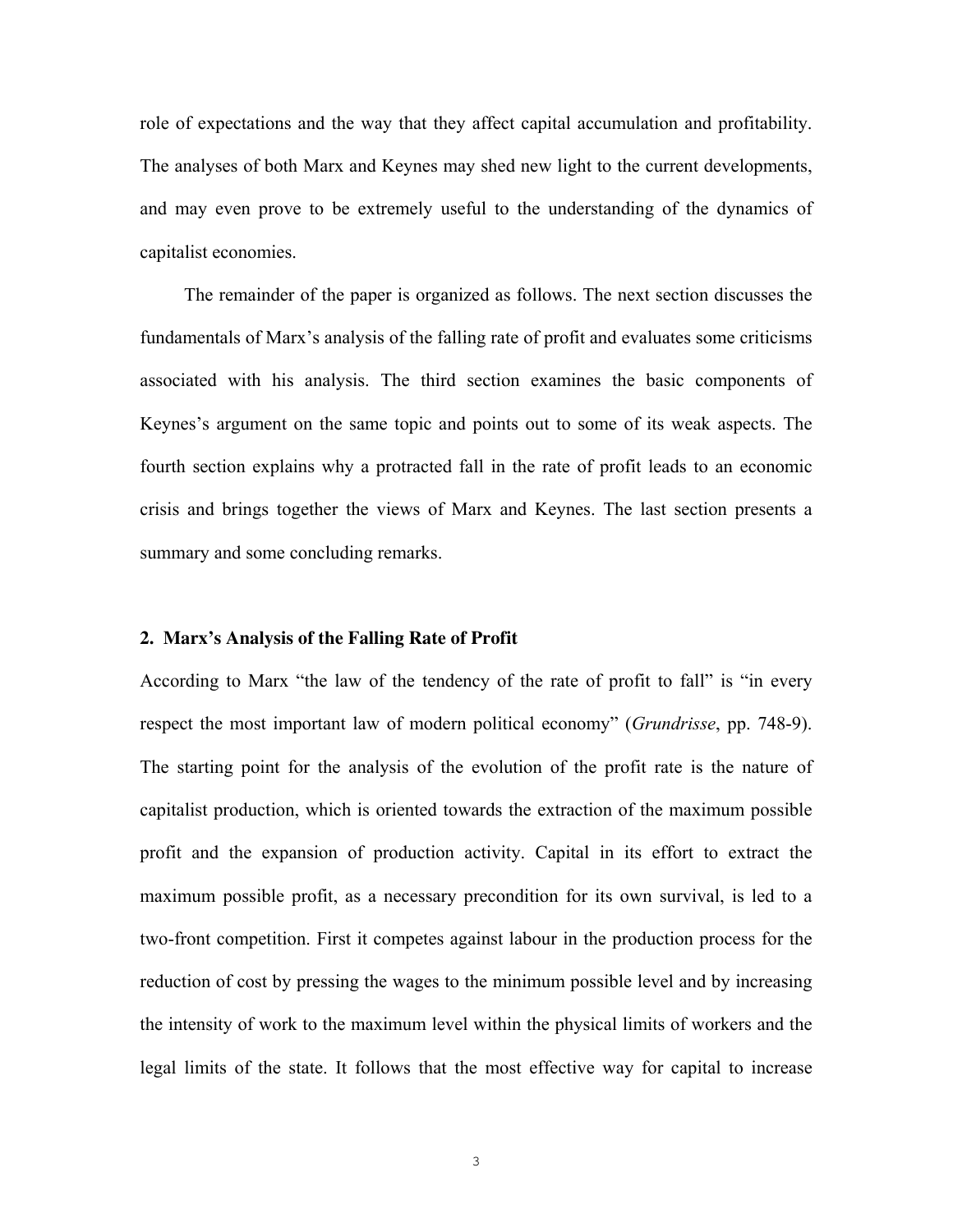profits is through the further subdivision and routinization of the labour process. The above process leads to the degradation of labour on the one hand and therefore, devaluates wages, while on the other hand makes possible the mechanization of labour activity and its replacement by fixed capital; thereby, increasing productivity and reducing unit cost of production.

 In the second type of competition, the struggle is against other capitals over the expansion of their market share by reducing the unit cost and the price of the product. This is possible, once again, through investment in fixed capital, which ensures lower unit cost and for the same price higher mark-ups for the innovative capitals and eventually higher profit rates. Nevertheless, the overall cost of introducing fixed capital is a lower average rate of profits; however, since the innovating firms expand their market share their profit rate will be higher than that of their competitors.

 Starting from the definition of the rate of profit expressed as the ratio of the flow of profits to the stock of invested capital and ignoring turnover time for the sake of simplicity, we have  $r = s/C$ , where  $s =$  total surplus value,  $C =$  the value of capital advanced. The process of mechanization refers to the replacement of variable capital (*v*) by fixed capital as this is reflected in the rising ratio of *C*/*v*. Fixed capital is viewed as the capital that embodies the new more effective techniques that increase the productivity of labour. In other words, the technical composition of capital (*K*/*l*), that is, the capitallabour ratio in physical terms has a tendency to increase, which is followed suit by the value composition of capital  $(C/v)$ . The rising tendency in the technical composition of capital  $(K/I)$  due to mechanization, sooner or later, will be reflected on the value composition of capital defined as "[t]he value composition of capital, inasmuch as it is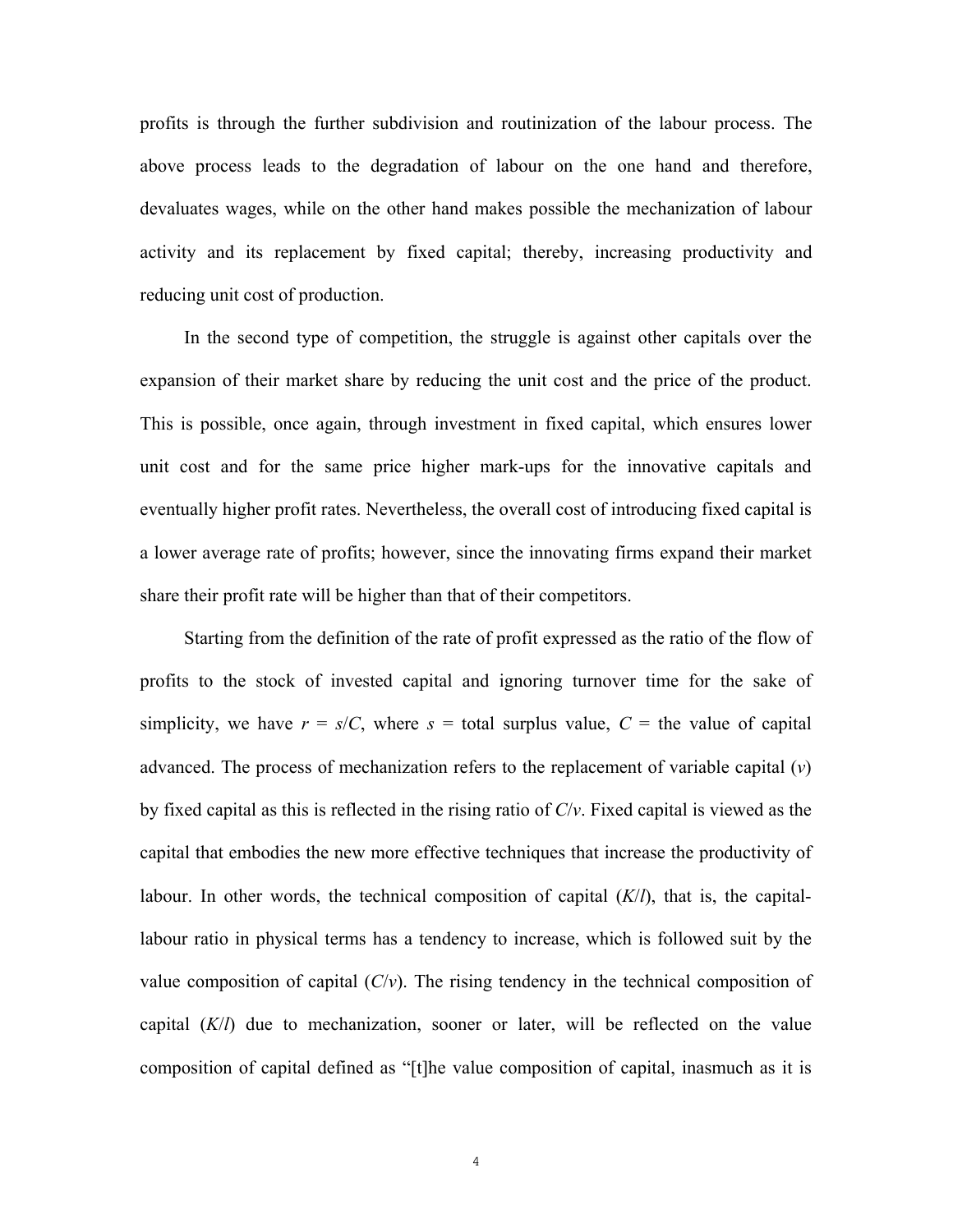determined by, and reflects, its technical composition of capital" (*Capital III*, pp. 145-6) will also be rising.<sup>1</sup> The idea is that the unit values of capital goods and of wage goods will be close to each other and, therefore, their ratio will be approximately constant and equal to one. Thus, their long-term influence on the ratio *C*/*v* is expected to be neutral. The rationale for this tendency is that capital goods and wage goods are aggregations of a large number of industries and there is overlap between them. For example, the output of an industry can be partly a capital good and partly a wage good. In fact, this is a standard result that arises in the aggregation of input-output tables, as is the case with capital and consumer goods sectors. Technological change, therefore, cannot be confined to any single sector but rather is rapidly diffused throughout the economy (*Capital III*, p. 212).

 In this context, Marx does not really need to resort to a Ricardian argument for the demonstration of the falling rate of profit as it was claimed initially by Schefold (1976) and later by Kurz (1997). We know that Marx criticized Ricardo and also J.S. Mill for basing their falling rate of profit argument on the niggardliness of nature (*Capital III*, p. 234). On the contrary, Marx views that profitability barriers stem not from nature, but from the inner "nature" of capital (*Capital III*, p. 242).

 It is important to point out that the rise in the organic composition of capital counteracts any increase in the rate of surplus-value (*s*/*v*) and necessarily leads to a long run falling tendency in the rate of profit. This result can be shown starting from the formula of the rate of profit which can be rewritten as:

$$
r = \frac{s}{C} = \frac{s/l}{C/l}
$$

 $\overline{\phantom{0}}$ 

<sup>&</sup>lt;sup>1</sup> The different compositions of capital are linked together as follows:  $C/v = (\lambda_K/\lambda v)(K/l)(1/w)$ where,  $\lambda_K$  and *λv* are the unit values of the means of production and consumption, respectively and *w* is the real wage rate.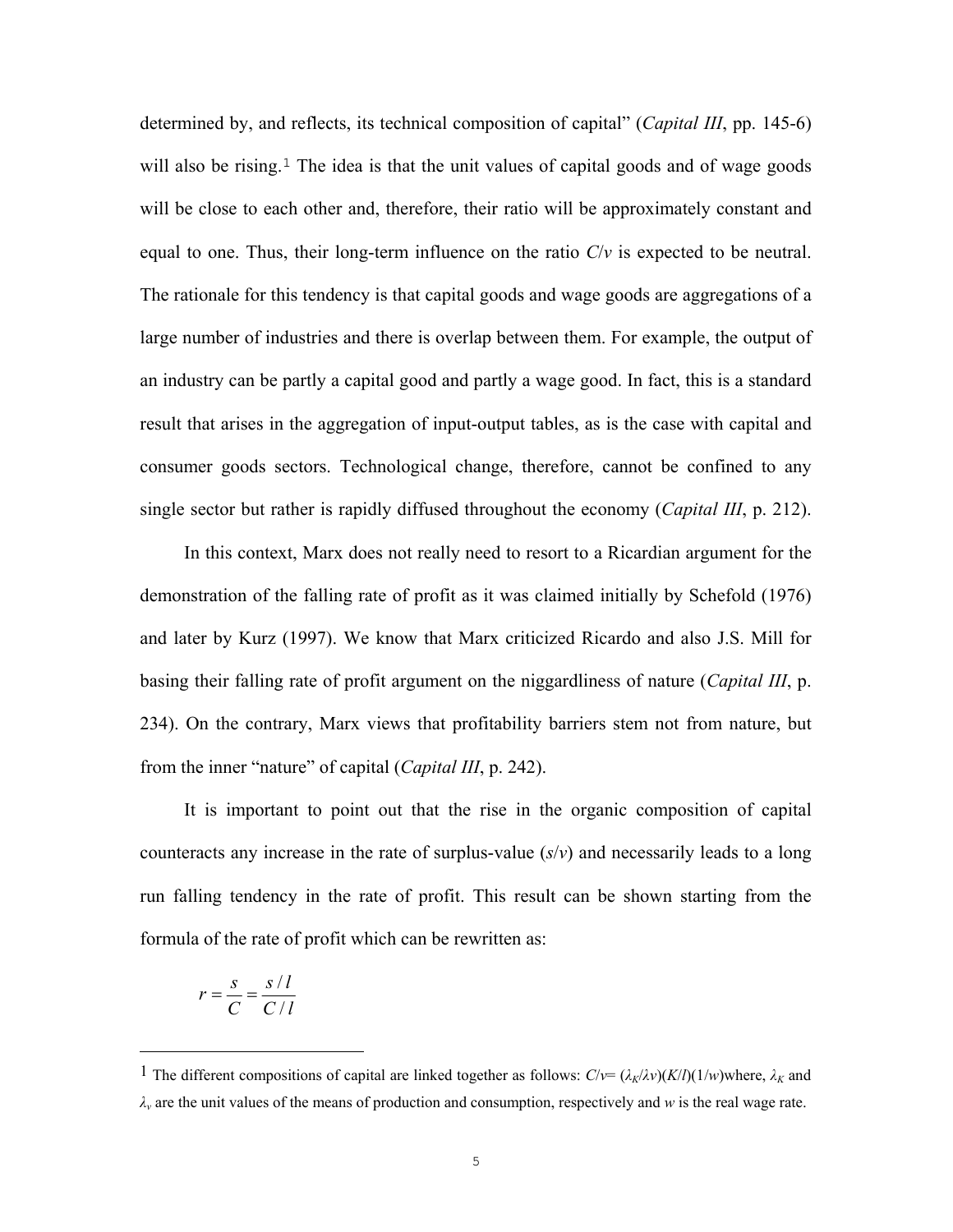where  $l = s + v$ , *i.e.*, the total (productive) labour time (*l*) is equal to the surplus (*s*) and necessary (*v*) labour time. The advantage of the above formula is that it sets limits to the variation of the rate of profit. For example, we derive that regardless of the rate of increase in the rate of surplus value  $(s/v)$ , the numerator of the above formula has one as its upper limit, and the rate of profit for  $v\rightarrow 0$  has as its limit the reciprocal of capitallabour ratio, *l*/*C*, that is the maximum rate of profit (the rate of profit for *s*=*l*). The mechanization process leads to a rising *C*/*l* ratio or what amounts to the same thing to a falling maximum rate of profit. The latter implies that the general rate of profit (whose magnitude depends on the level of *v*) fluctuates within an interval with a falling upper limit. In short, the general rate of profit with the passage of time starts to display a falling tendency; for, it is depressed from above by the falling maximum rate of profit. However this in and of itself is not an adequate proof of the falling rate of profit, since one must show that the limit of the rate of profit is zero (Kurz, 1997, p. 133).

 For a proof of the above proposition that allows the explicit treatment of growth rates of the variables involved in the formula of the rate of profit and their limits, let  $C' = C/l$ ,  $s' = s/l$ ,  $v' = v/l$  or  $v' = 1 - s'$  and so the rate of profit can be restated as:

$$
r = \frac{s'}{C'}
$$

 $\overline{a}$ 

Assume now that *C΄* grows at a rate equal to *α*, whereas the variable capital declines at a constant rate equal to  $\beta$ <sup>2</sup>. Hence, we assume that the rate of surplus value is rising, not only as a stylized result of the dynamics of capitalist economies but also because a constant or a falling rate of surplus value would make the fall in the rate of profit much easier to prove. By using time subscripts we can denote the evolution of each of the above

<sup>2</sup> For an alternative presentation based on exponential functions see Shaikh (1992).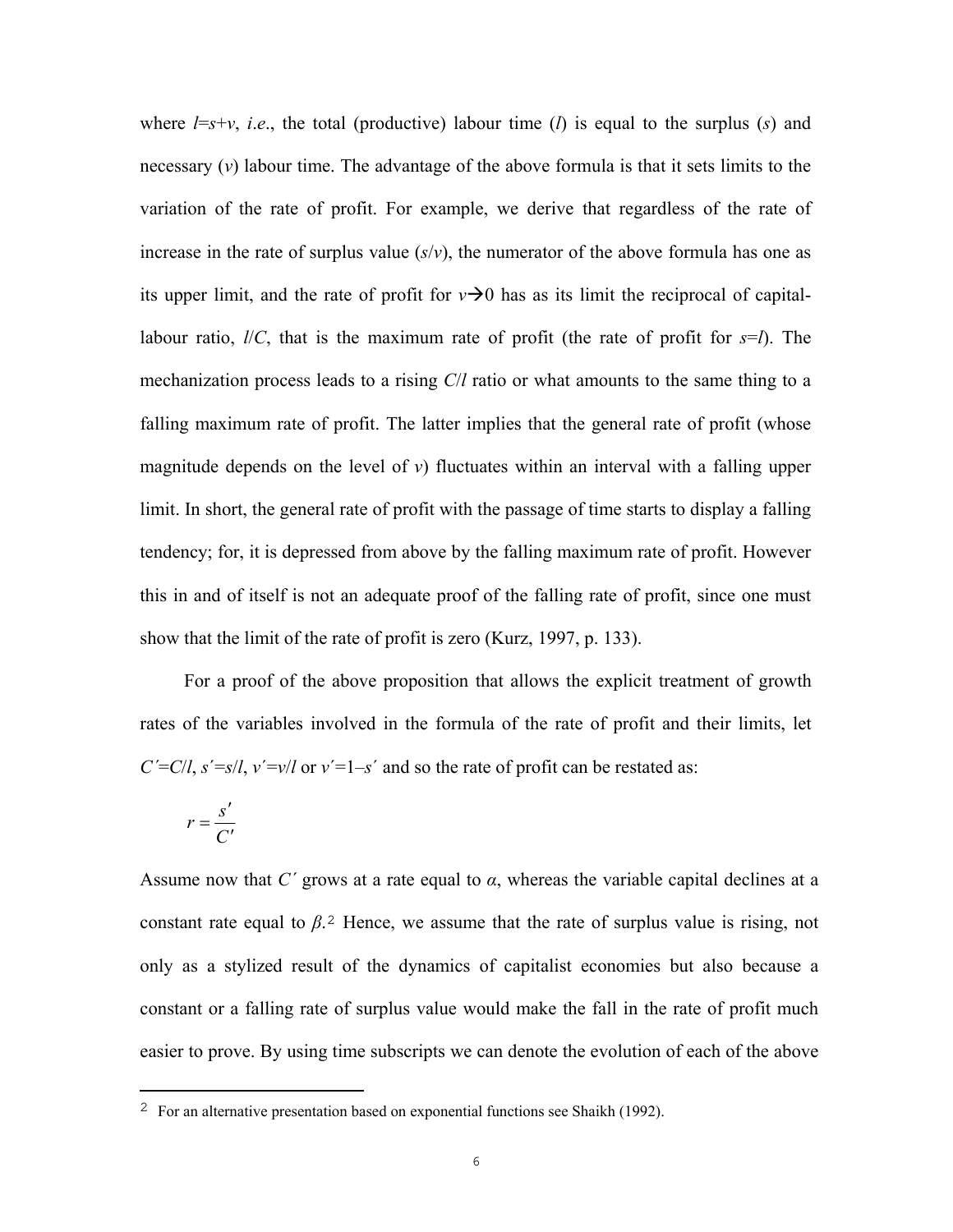variables as follows:

$$
C'_t = C'_0 (1 + \alpha)^t
$$
,  $v'_t = v'_0 (1 - \beta)^t$  and  $s'_t = 1 - v'_0 (1 - \beta)^t$ 

The evolution of the rate of profit will be:

$$
r_{t} = \frac{1 - v_{0}'(1 - \beta)^{t}}{C_{0}'(1 + \alpha)^{t}}
$$

 $\overline{\phantom{0}}$ 

Clearly, as *t* increases without bounds the numerator of the rate of profit approaches 1 and the denominator increase to infinity, so the limit of the rate of profit as t $\rightarrow \infty$  is 0.<sup>3</sup>

#### **3. Keynes's Theory of the Falling Rate of Profit**

Keynes's analysis of profitability and its evolution is mainly described in chapters 11 and 12 of the *General Theory*, where investment, the most volatile component of his theory of effective demand, depends on the expected profitability as this is captured in the concept of the marginal efficiency of capital (henceforth MEC) in conjunction with the long term interest rate. Specifically, Keynes argues that when an entrepreneur buys investment goods, he buys in reality the right to a series of future incomes that he expects to earn (during the useful lifetime of the capital good) by selling the product, after the subtraction of current expenses. More specifically, Keynes defines "the marginal efficiency of capital as being equal to that rate of discount which would make the present value of the series of annuities given by the returns expected from the capital asset during its life just equal to its supply price (*General Theory*, p. 135). The supply price of the capital good, Keynes notes, should not be confused with the current price of the capital good, but rather with

<sup>3</sup> Okishio (1963 and 1990) demonstrates that a falling maximum rate of profit drags the general rate profit, however, he further argues that this is only a theoretical result, since in actual time this might not be the case since capitalists do not choose techniques that lower their maximum rate of profit.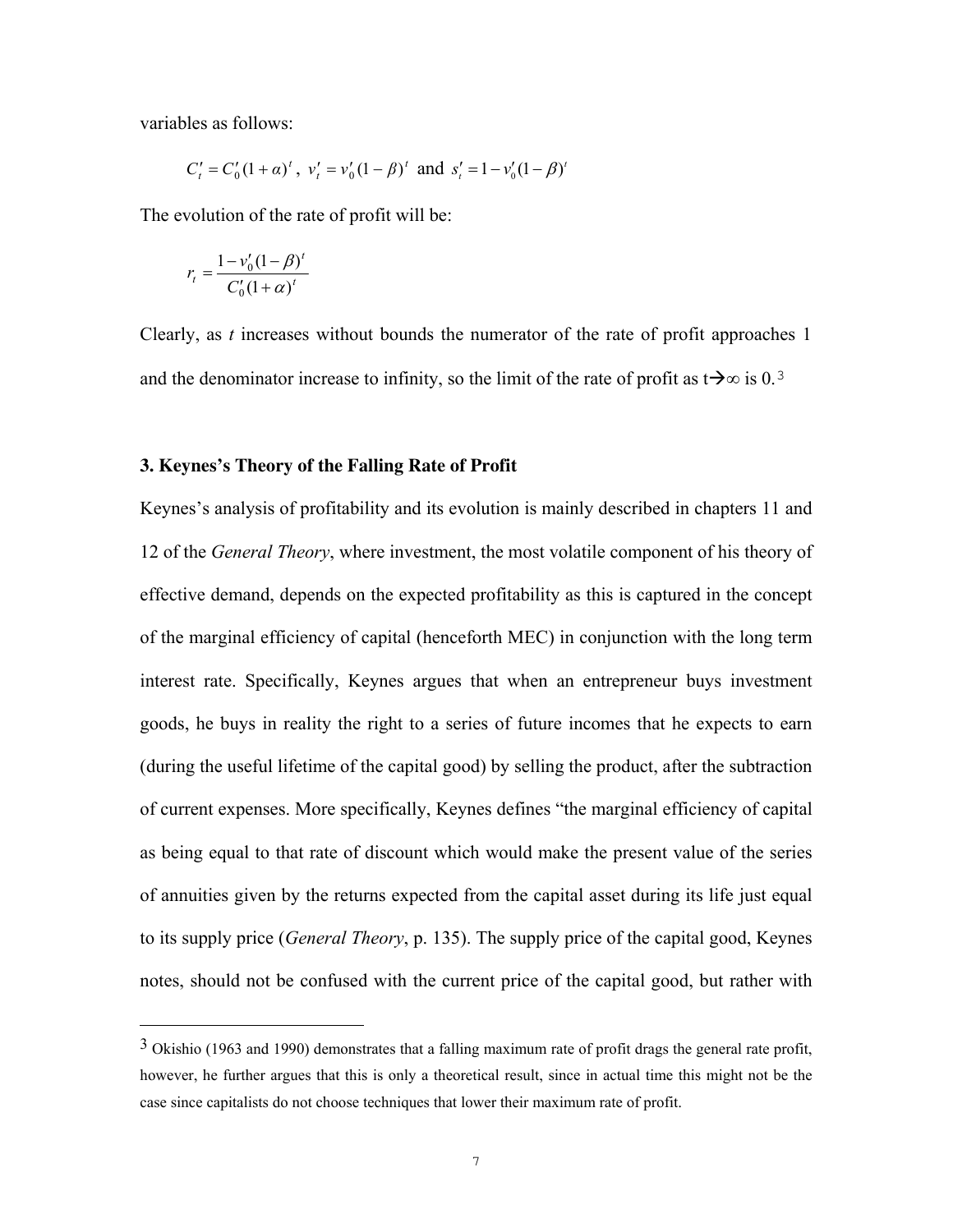the "price which would just induce a manufacturer newly to produce an additional unit of such assets, *i*.*e*., what is sometimes called its *replacement cost*" (*General Theory*, p. 135). Clearly, the definition of the MEC depends on expected and not on current or past profits and also these expected profits are not evaluated against a stock of capital but rather against the flow of capital, that is, the increment of the existing capital stock, in particular the price of new equipment investment.4

It is interesting to note that the assumption of expected returns is absolutely necessary to Keynes, if he wants to be consistent with his overall theory of effective demand, according to which the decisions to invest determine saving. If Keynes had assumed current or past profits instead of expected in his definition of the MEC, then he would have essentially accepted that saving determines investment. Although the MEC depends on expected and not realized profits, which of course are fraught with uncertainty, Keynes was, nevertheless, absolutely certain about the falling MEC schedule, and to such an extent that he did not feel that there is a need for any detailed analysis on this matter. The gist of his argument on the falling MEC is contained in just a single succinctly written paragraph (*General Theory*, p.136) where Keynes presents two intertwined arguments. The first refers to the short run and the supply side of the market, where the investment expenditures of a firm imply that competition with other firms over resources gets more intense. However, the supply of resources is given in the short run; as a consequence their price increases and profits decrease for each of the competing

 $\overline{\phantom{0}}$ 

<sup>4</sup> This is the reason why Pasinetti (1997, p. 207) approves Abba Lerner's use of the term marginal efficiency of investment instead of capital. We would rather use the term MEC although Keynes refers to the flow of investment (see also Asimakopoulos, 1991). For the mathematics of the MEC and the related literature see Okishio (1984).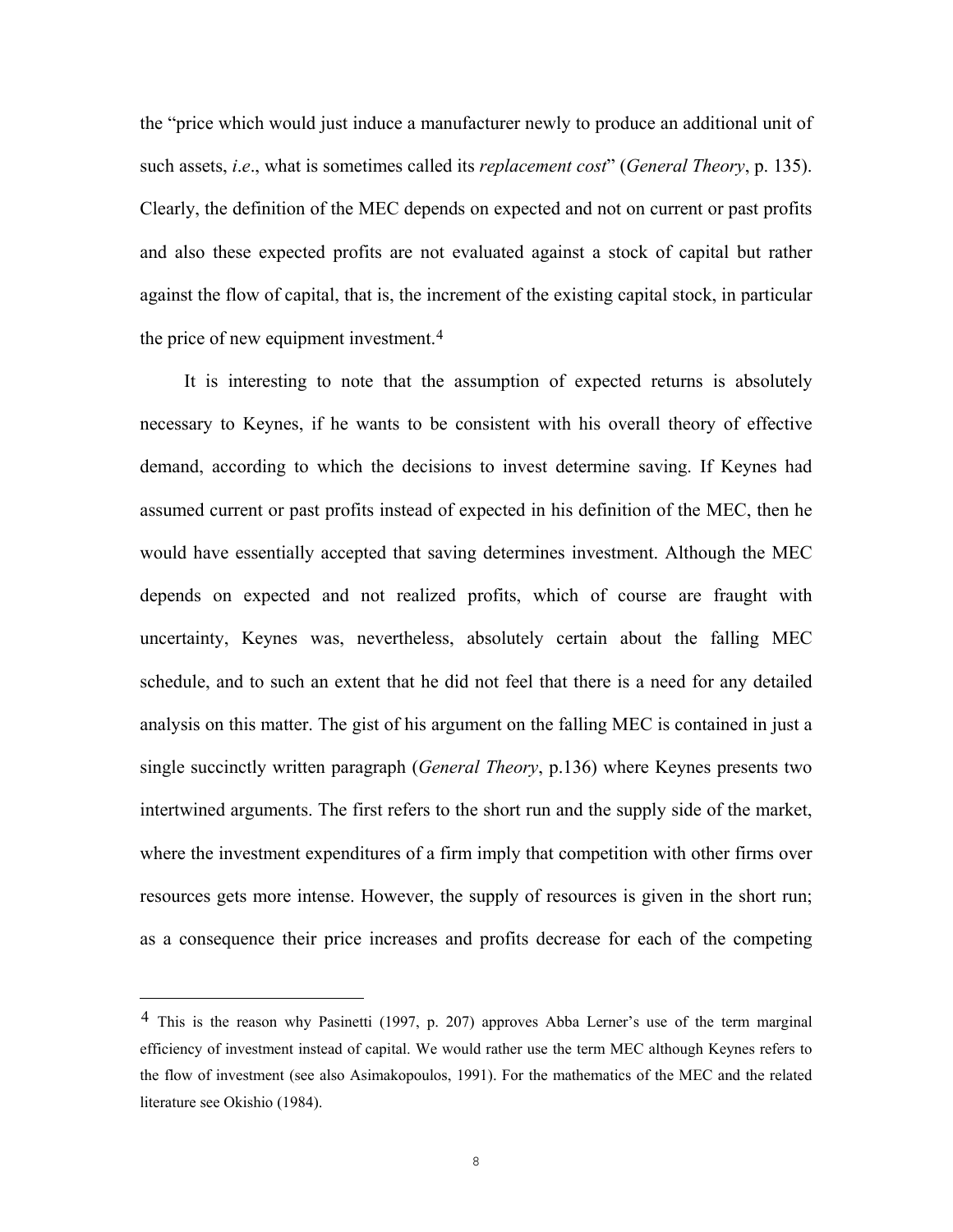firms. This argument, as Keynes notes, works more effectively in the short run and weakens in the long run. When the effects of competition on the MEC get weaker, then his second argument concerning the long run becomes effective. Hence, Keynes's idea is that as a firm increases its investment and expands its output, it would become extremely difficult to keep its sales growing at the going price. Its sales can grow *pari passu* with its productive capacity only if the firm reduces its selling price. Consequently, expected profits fall and so does the MEC. It is important to stress, once again, that the supply and demand arguments in Keynes are not mutually exclusive; on the contrary, they may complement each other thereby reinforcing his overall analysis for a falling MEC (Eatwell, 1989).

 For the total economy, we simply add the behaviour of individual firms. Since for each particular firm there is an inverse relation between the MEC and investment, it follows that this is true for the economy as a whole. It is important to point out that for Keynes the fall of the MEC, in and of itself, does not automatically imply a reduction in investment expenditures. Everything depends on whether or not the rate of interest on loans is lower than the MEC. If for some reason the rate of interest is kept below the MEC, then there always exists an investment motive despite the falling MEC.

 Keynes's analysis of falling profitability is too brief and certainly does not contain the subtleties that one finds, for example, in the classical economists. This, however, by no means implies that there are no important insights and innovations. In fact, Keynes in chapter 11 of the *General Theory* has some original contributions such as that the MEC is based on expected profits from current investment and thus he is consistent with his view of causality running from investment to saving. This is in contrast with the view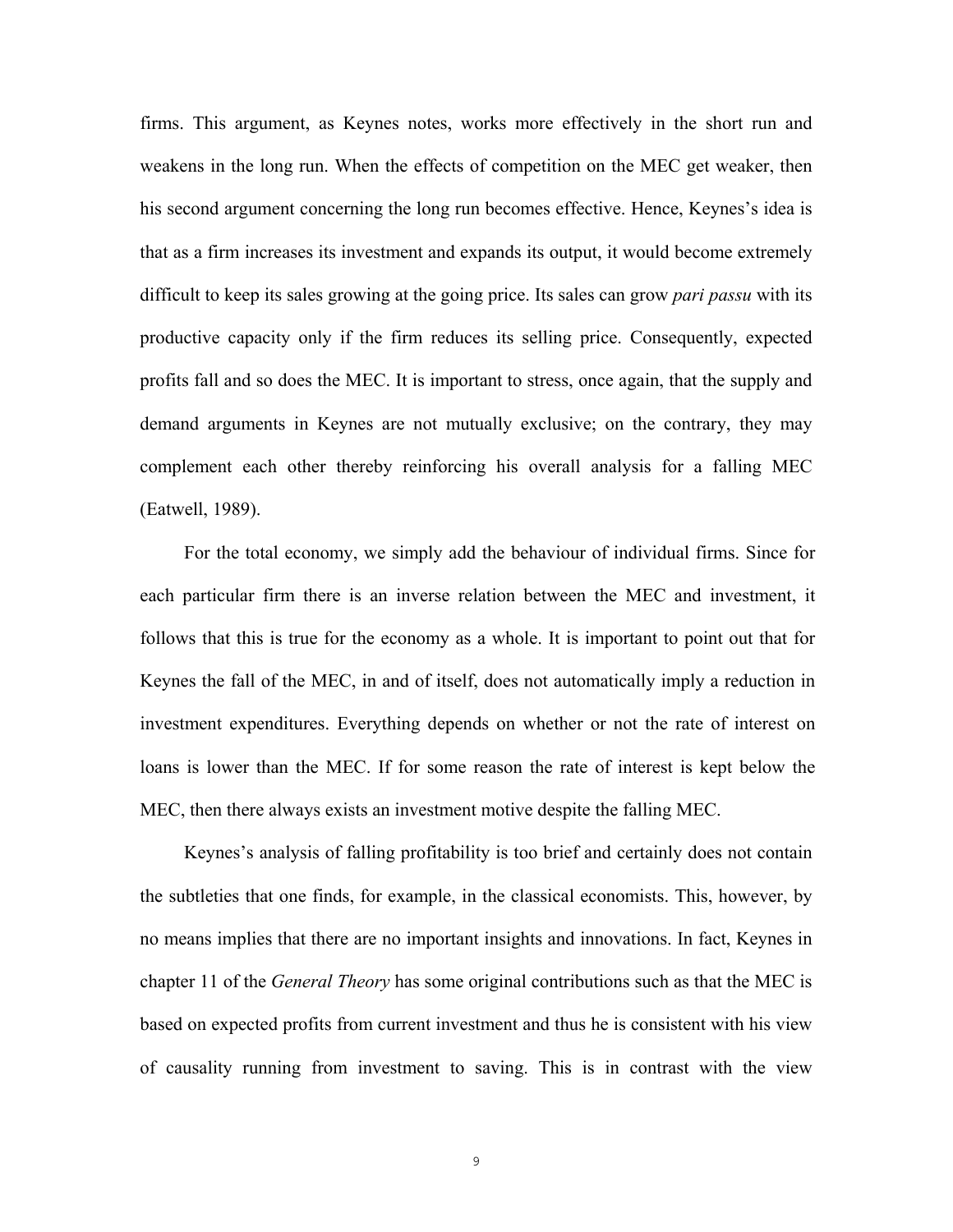expressed by the other economists in Keynes's time (*e*.*g*. Fisher and Marshall), for whom the arrow of causality was running from saving to investment, while expectations together with uncertainty were spirited away from their analysis. The importance of these points has passed unnoticed even by Keynes's major commentators (*e*.*g*., Dillard, 1948, ch. 7, Hansen, 1953, ch. 5 and Asimakopoulos, 1991, ch. 4). However, a careful reading of chapter 11 of the *General Theory*, shows that Keynes right after his comment about the similarities of his MEC with that of Fisher's "rate of return over cost", notes emphatically: "The most important confusion concerning the meaning and significance of the marginal efficiency of capital has ensued on the failure to see that it depends on the prospective yield of capital, and not merely on its current yield" (*General Theory*, p. 141) an idea which, in fact, detaches investment from current saving. Moreover, Keynes does not seem to endorse any marginal productivity theory as an explanation for the returns to capital, as for example, this can be judged by the following: "If capital becomes less scarce, the excess yield will diminish, without its having become less productive—at least in the physical sense […] the only reason why an asset offers a prospect of yielding during its life services having an aggregate value greater than its initial price is because it is scarce […]" (*General Theory*, p. 213). It is clear, that if Keynes had looked into the matter more carefully he would have rejected in a direct—and less polite—fashion Fisher's notion of the "MEC" in the *General Theory*. We know that Keynes disregarded Fisher's notion of the "MEC" in his lectures, at a time as early as 1934 (Dimand, 1995, p. 257) and that he admitted, in his correspondence with Harrod (August, 27 and 30, 1936), that his definition of the MEC is quite different from the works of classical economists and that he devised this concept "last of all, after an immense lot of muddling and many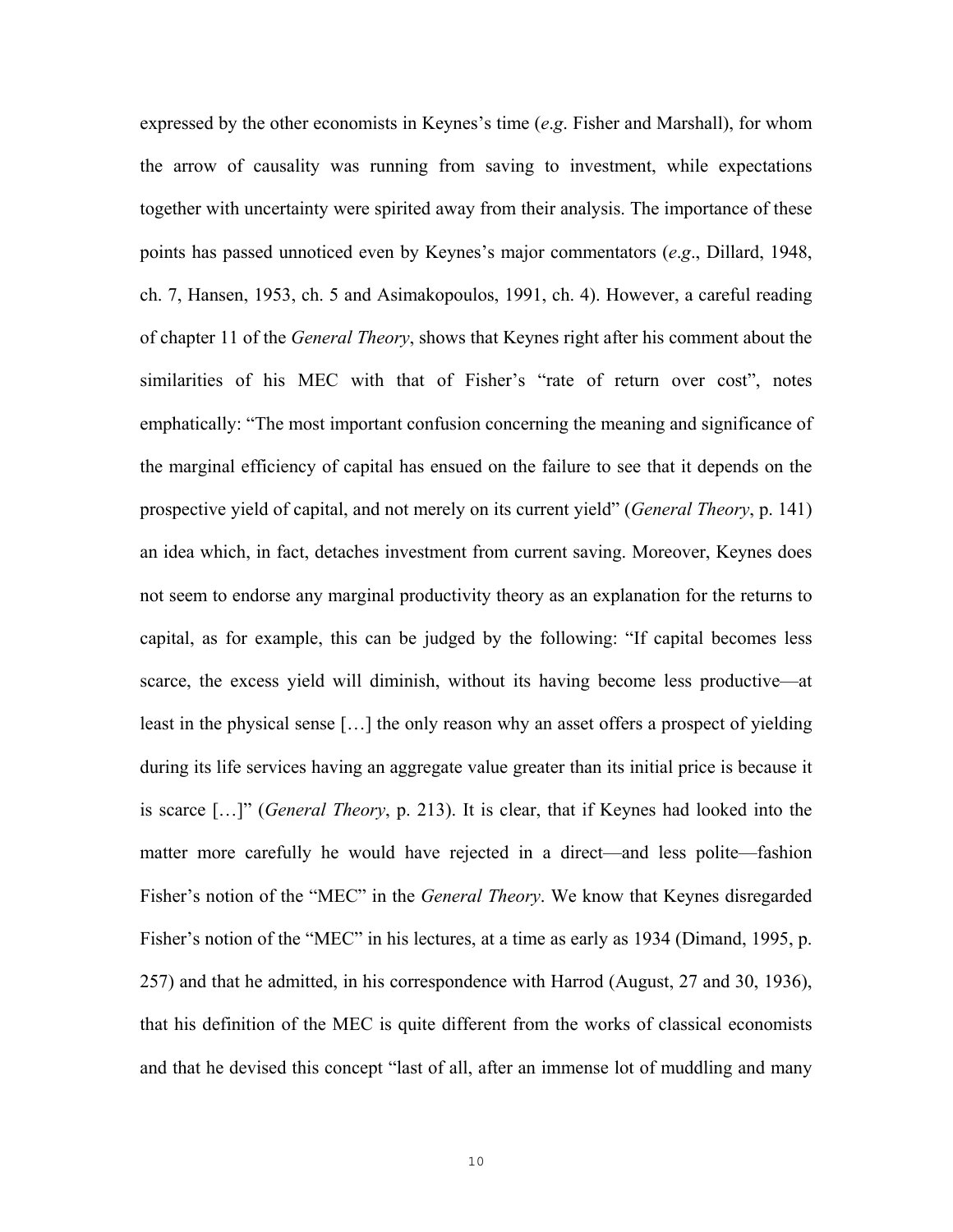drafts" (*Collected Works XIV*, p. 85).

 Although Keynes does not really present an analytically coherent argument, his desire for pragmatism leads him nevertheless to the conclusion that in fact the MEC schedule was much lower in the 1930s than in the nineteenth century. There is no doubt that Keynes thought of the falling MEC as an already accomplished fact. For example he notes: "Today and presumably for the future the schedule of the marginal efficiency of capital is, for a variety of reasons, much lower than it was in the nineteenth century" (*General Theory*, p. 308).

#### **4. The Relation between the Falling Rate of Profit and Economic Crisis**

As we have noted many of the major economists agree to the idea of the long run falling tendency of the rate of profit, which eventually leads to a stationary economy; they do not agree, however, on the rationale for such a fall and also on the exact relation between the falling rate of profit and the outbreak of crisis. The explanations that they offer are, usually, far from convincing. This was not, however, the case with Marx who presented a detailed analysis of the mechanism through which a persistent (and not just a short run) fall in the rate of profit leads the economy to a crisis. He argued that the outbreak of crisis is the result of the cumulative long-run effect of the falling tendency of the rate of profit on investment and on the mass of real net (of interest, taxes, *etc*.) profits. More specifically Marx notes: "[t]here would be absolute over-production of capital as soon as additional capital for purposes of capitalist production  $= 0$ . The purpose of capitalist production, however, is self-expansion of capital, i.e., appropriation of surplus-labour, production of surplus value, of profit. As soon as capital would, therefore, have grown in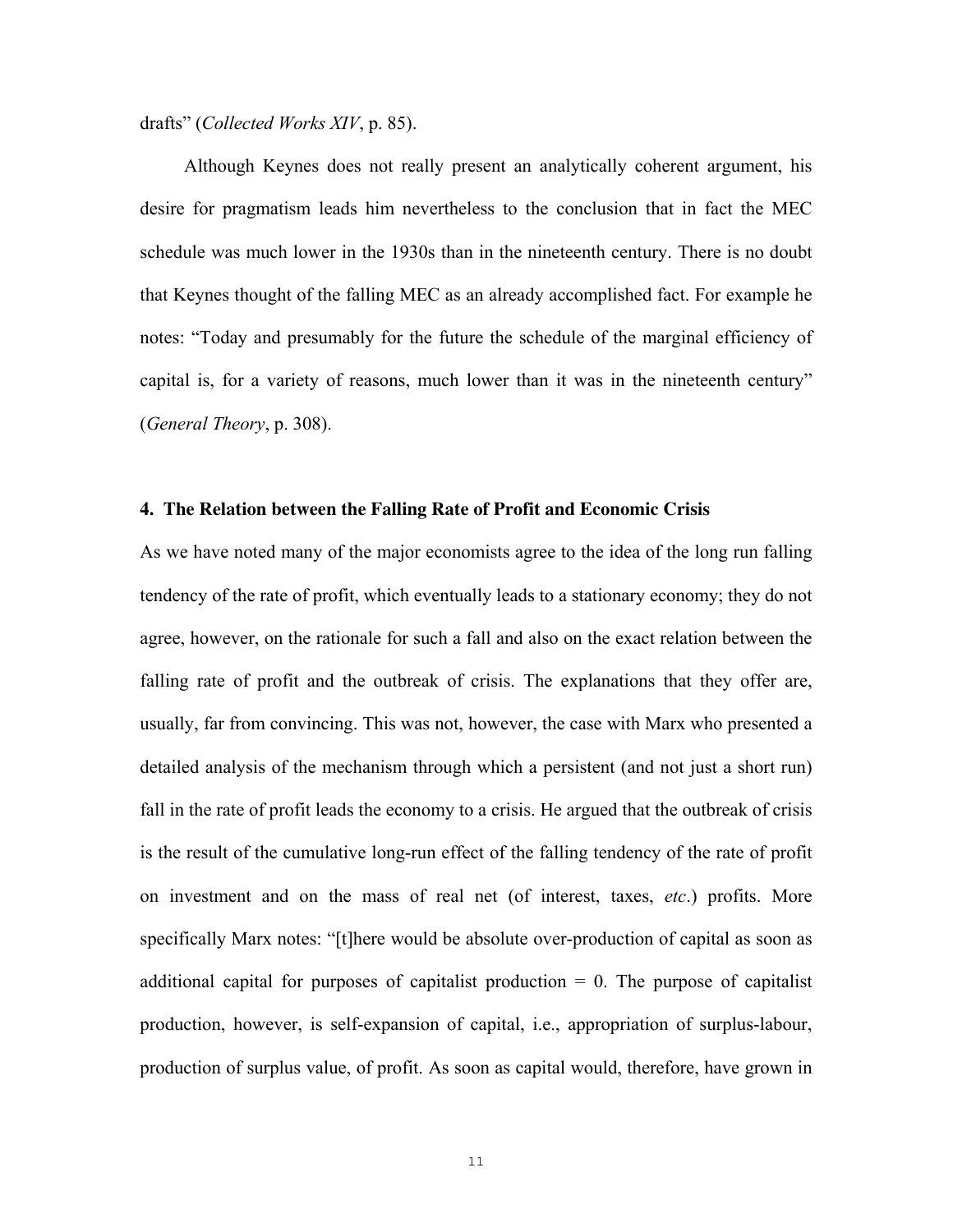such a ratio to the labouring population that neither the absolute working-time supplied by the population, nor the relative surplus working-time, could be expanded any further (this last would not be feasible at any rate in the case when the demand for labour were so strong that there were a tendency for wages to rise); at a point therefore, when the increased capital produced just as much, or even less, surplus–value than it did before its increase, there would be absolute over-production of capital; i.e., the increased capital  $C+\Delta C$  would produce no more, or even less, profit than capital C before its expansion by ΔC" (*Capital III*, p. 251).

 Thus in Marx, a fall in the rate of profit for some time period can be consistent with any stage of accumulation. For example, he notes: "[a] fall in the rate of profit and accelerated accumulation are different expressions of the same process only in so far as both reflect the development of productiveness" (*Capital III*, p. 241). Only if the rate of profit falls for a protracted period of time does its cumulative effect lead to a stagnant mass of net profits that discourage investment spending and so the lack of investment and the unemployment that accompanies it constitute the two major phenomena of crisis. It is also interesting to note that for Marx the economy is led to an economic crisis by the protracted fall of the rate of profit of enterprise, that is, the rate of profit net of the interest rate. In fact, Marx (*Capital III*, pp. 370-90) defines as "profit of enterprise" the difference between profits and interest equivalent. The ratio of such net profits to capital advanced naturally becomes a more relevant indicator of profitability which guides the investment decisions of capitalists. For example Marx notes: "the expansion of the actual process of accumulation is promoted by the fact that the low interest […] increases that portion of profit which is transformed into profit of enterprise" (*Capital III*, p. 495).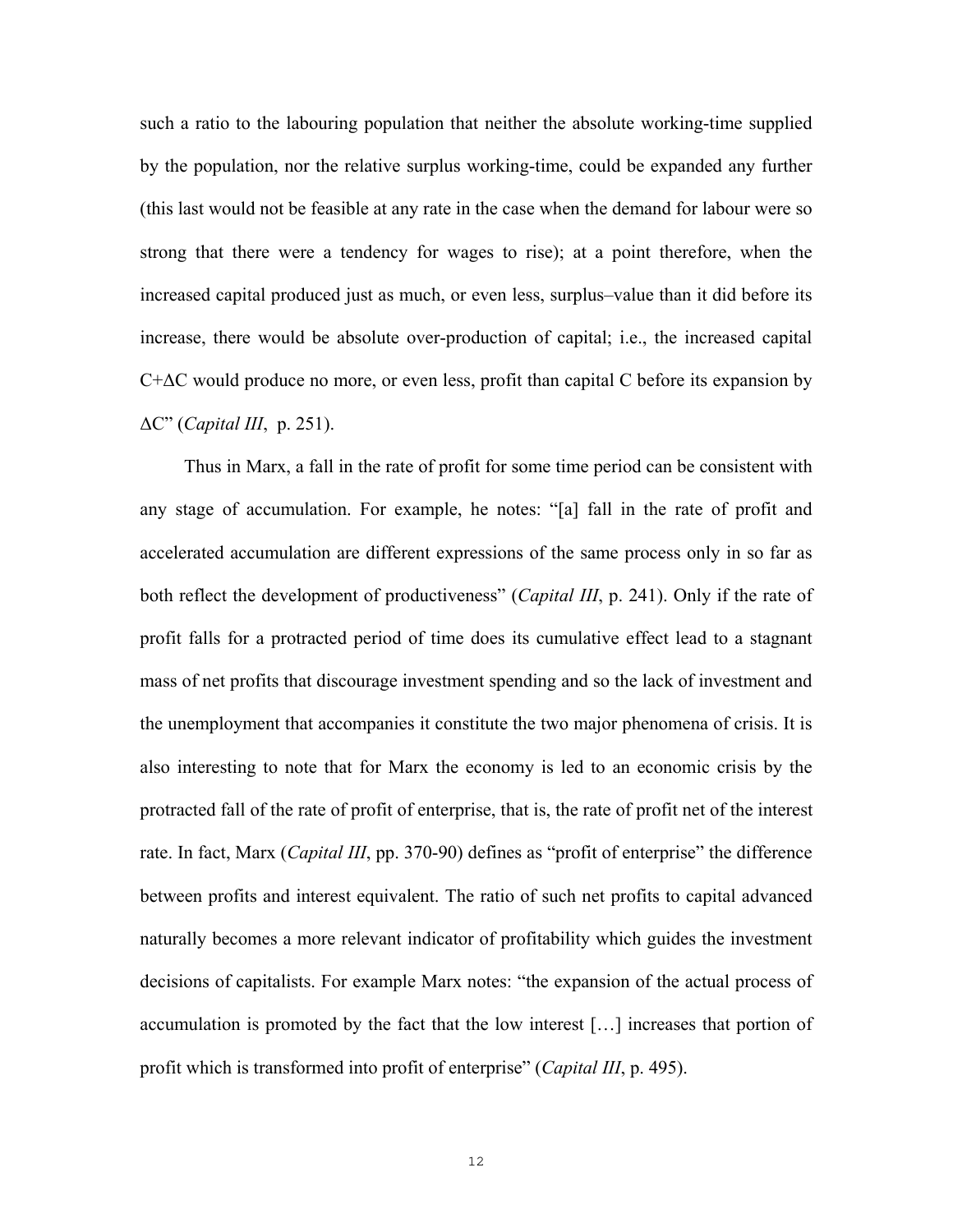Keynes's views on the connection between falling profitability and economic crisis are mainly discussed in his "Notes on the Trade Cycle" (*General Theory*, ch. 22), a chapter that in our view has not attracted the attention that it deserves. In fact, Keynes follows a whole tradition of economists who regard that falling profitability, past a point, leads the economy to its crisis stage. More specifically, Keynes uses the analytical framework of chapters 11 and 12 to explain the occurrence and the regularity of business fluctuations of various lengths, depending on the durability of fixed capital, and also to provide an explanation of the economic crisis of the 1930s. Of course, Keynes is aware of the difficulty of the task when he states that "we shall find that it [the trade cycle] is highly complex and that every element in our analysis will be required for its complete explanation" (*General Theory*, p. 313).

 It is interesting to note that Keynes's views on business cycles were formulated in his early writings as this can be judged by a paper of his in 1912, when he stated that "After a crisis there is probably too little fixed capital; hence large profits for what there is; hence the creation of more fixed capital with the expectation of equal profits; hence creation of too much fixed capital" (Keynes papers UA/6/21/12, quoted in Barnett, 2001, p. 461). In the above quotation Keynes points out to two kinds of disproportionalities the first of investment in fixed capital which falls short of (expected) profits; a disproportionality which is resolved through economic expansion. The second of fixed investment in excess of (expected) profits, a disproportionality which, this time, is resolved through an economic crisis. Keynes continues these ideas in his (1930) *Treatise of Money* where he notes: "I find myself in strong sympathy with the school of writers— Tugan-Baranovski, Hull, Spiethoff and Schumpeter—of which Tugan-Baranovski was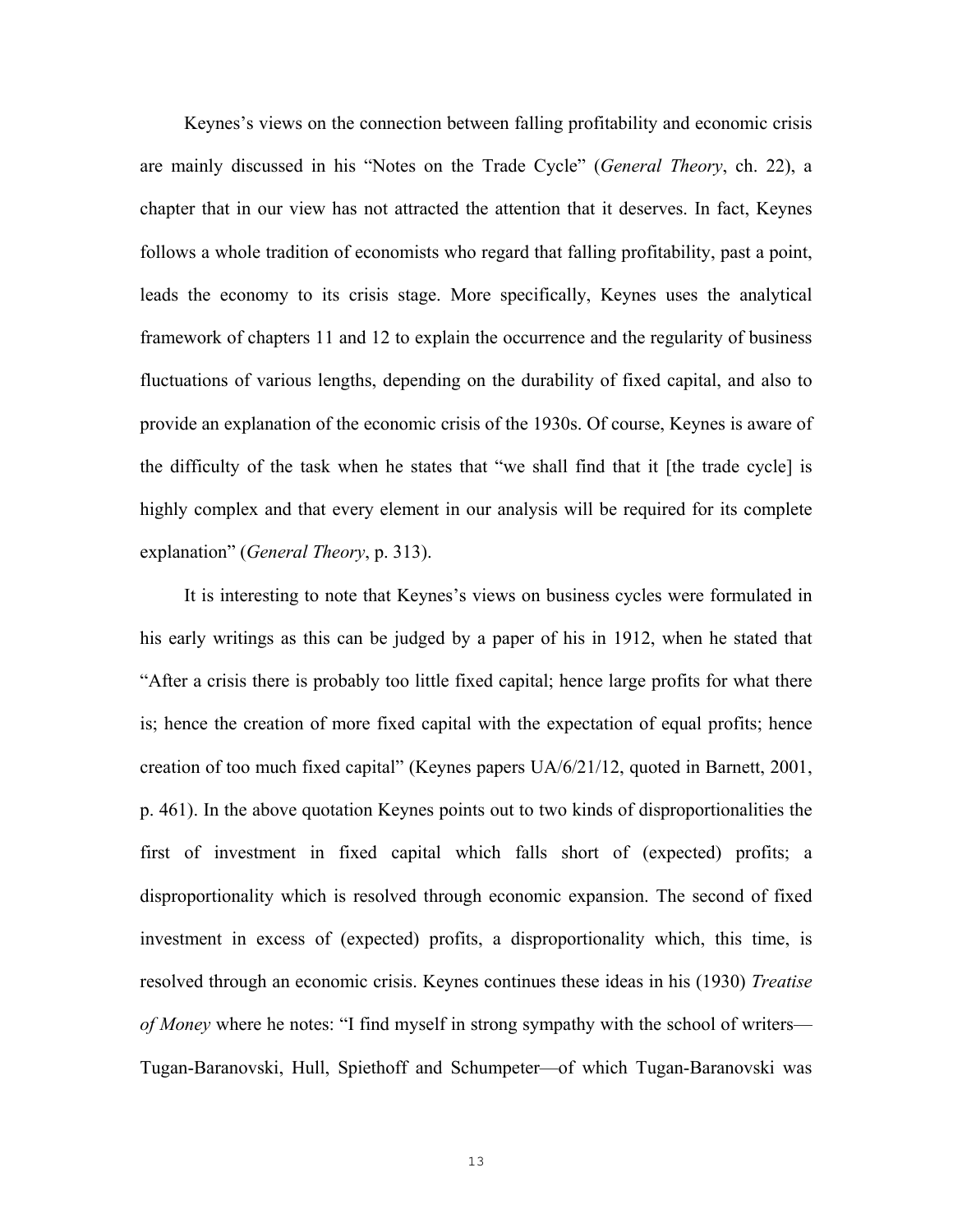the first and most original, and especially with the form which the theory takes in the works of Tugan-Baranovski himself […]. The fault of Tugan-Baranovski lay in his holding [...] that savings can in some way accumulate during depressions in an uninvested form […] and also in his suggesting that this failure of savings to become materialised in investment at a steady rate is due to the unequal distribution of wealth instead of to Schumpeter's "innovations" in conjunction with a failure of the banking system to respond in such a way as to preserve the desirable degree of stability" (Keynes, 1930, vol. 2, pp. 100-101). In the *Treatise* Keynes tried to create a theory of the business cycles that were caused by swings in investment that were originated from investors' perceptions of the long run prospects of profitability of investment.

 Having developed these ideas that are based on a long term analysis in the *Treatise*  and his earlier work Keynes does not repeat them in the *General Theory*, where in his notes he points out that the trade cycle "is mainly due to the way in which the marginal efficiency of capital fluctuates" (*General Theory*, p. 313). Keynes further argues that the downturn comes because of pessimism about the future of the MEC. His basic thesis is that cyclical fluctuations stem from swings in investment that are in turn governed by variations in investors' perceptions of profitability of investment. He notes: "[t]he disillusion comes because doubts suddenly arise concerning the reliability of the perspective yield, perhaps because the current yield shows signs of falling off, as the stock of newly produced durable goods, steadily increases […]. Once doubt begins it spreads rapidly" (*General Theory*, p. 317). This is why in the immediate aftermath of the onset of a major depression (1929) monetary policy may be of little use; the idea is that the crisis is not caused by rising interest rates but the other way around. The cause of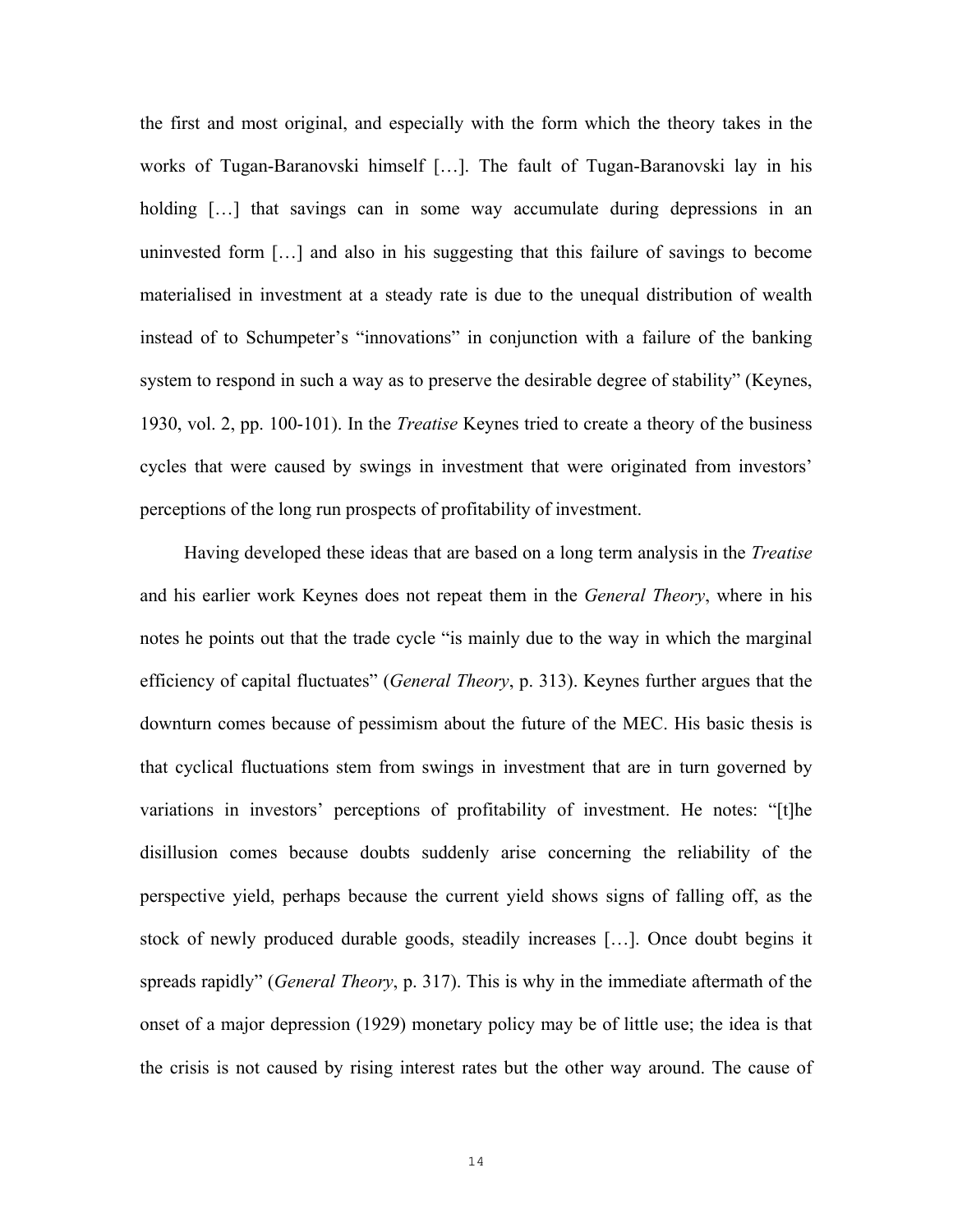crisis is identified with the fall in the MEC and the expectations that are formed about it. If entrepreneurs' profit expectations plummet to zero (in the case of economic crisis) then any level of interest rate will be perceived as too high. Similarly, in the financial sector of the economy even exceptionally high interest rates might not be high enough to sway potential lenders to grant new loans because of their doubts that loans will ever be paid back. Keynes (*General Theory*, pp. 315-7) argued that discrepancies between the subjective MEC and the objective long-term rate of interest are responsible for fluctuations in the aggregate investment. These discrepancies Keynes argued get magnified, through the operation of the multiplier, into instability, thus setting the course for the trade cycles of different periods that afflict the economies.

 It follows, that, for both Keynes and Marx, investment depends on the difference between expected profitability and the rate of interest. In Keynes, for example, there is a straightforward distinction between expected profitability, as measured by the difference between the MEC and the rate of interest, a distinction that is in full agreement with Marx's notion of the expected profit of enterprise which refers precisely to the difference between the expected profit rate and the rate of interest.<sup>5</sup> It is important to point out that Marx does not use "expected profits", "expectations" or "uncertainty" in any explicit and direct way. Nevertheless, there are many passages in *Capital*, as well as in other works of his where "expectations" are implicitly treated and they emanate from past results (for

į.

<sup>5</sup> Keynes and Marx differ in this respect with the neoclassical economics, where the distinction between profit rate and interest rate is blurred since interest is usually viewed as the reward of capital for the contributions of its services to production and the rate of interest as the measure of the marginal productivity of capital. By way of an example, in Marx and Keynes, a fall in the rate of interest leads to higher profits and wages remain unaffected, while in neoclassical economics, a fall in the rate of interest would mean higher wages.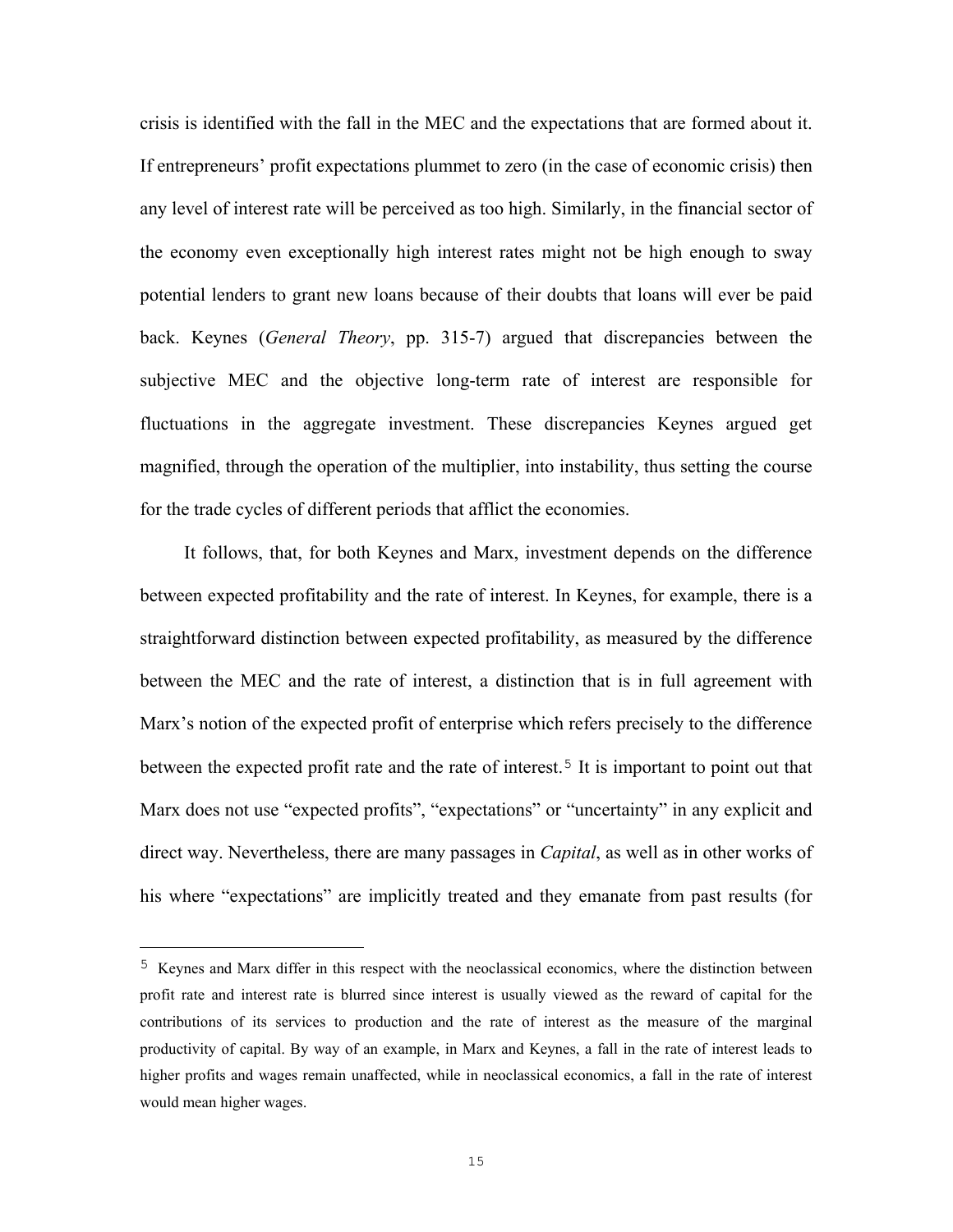details see Sardoni, 1989, p. 33).<sup>6</sup> Marxists treat expectations in the formulation of their investment function according to which the realized results of the past guide current investment decisions. For example, Okishio notes that "[…] the investment decision must be based on capitalists' expectations of the economic conditions in the next period. Their expectations are formed by their interpretation of the limited information about present and past occurrences. They may be a bull at one time and may be a bear at another time" (Okishio, 1988, p. 129). Similar arguments can be found in the Marxian literature (*e*.*g*., Marglin, 1984, chs. 3 and 20; Marglin and Bhaduri, 1990 and Glyn, *et al*. 1990). Furthermore, since for Marx the circuit of capital starts with money and ends up with more money, it follows that the whole process is fraught with uncertainty because there is no guarantee what so ever that the circuit will be completed successfully. An idea that Keynes borrowed explicitly in a draft of the *General Theory* three years before its publication and retained implicitly in the *General Theory* when it was published by referring to the "monetary economy" (for details see Sardoni, 1987, p. 75, *inter alia*).

 In both Marx and Keynes crises are caused by a falling profitability which past a point leads to the withholding of investment since additional investment does not bring forth any extra profits. As the level of investment falls and becomes even negative unemployment increases and so we get the two major phenomena of crisis. This mechanism is straightforwardly stated in Marx, while in Keynes the term "overinvestment" is used in an equivalent way to Marx's term "overaccumulation". For

 $\overline{\phantom{0}}$ 

<sup>6</sup> In this context, the quotation (*Capital III*, p. 251) cited above about overaccumulation implies that expectations about the future are formed on the basis of previous or current performance of investment with regard to profits. If additional investment does not bring forth an increase in profits it follows that capitalists cease to invest because their expectations for higher profits are pessimistic.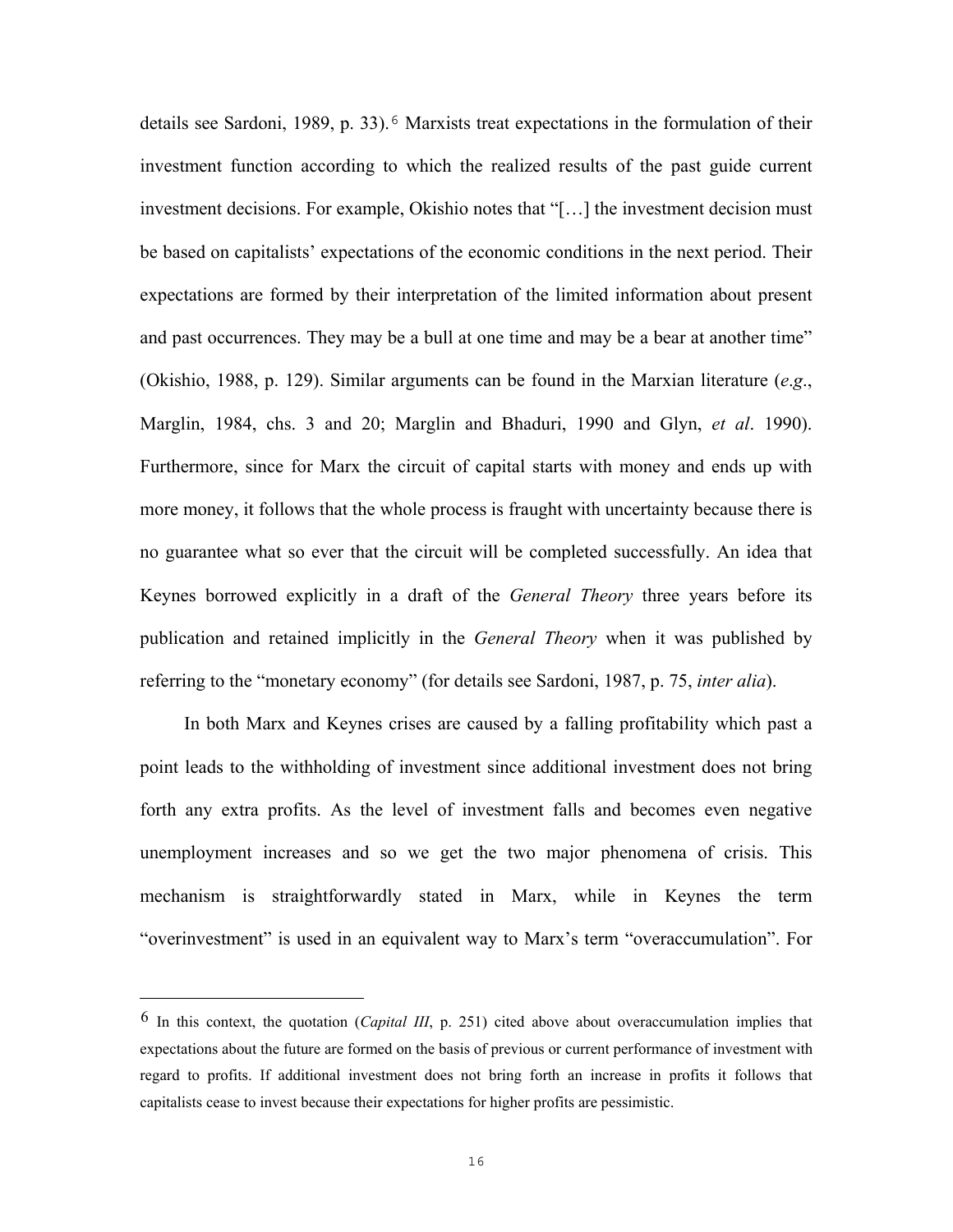example Keynes notes: "For the term overinvestment is ambiguous. It may refer to investments which are destined to disappoint the expectations which prompted them or for which there is no use in conditions of full employment, or it may indicate a state of affairs where every kind of capital goods is so abundant that there is no new investment which is expected, even in conditions of full employment, to earn in the course of its life more than its replacement cost. It is only the latter state of affairs which is one of overinvestment strictly speaking, in the sense of any further investment would be a sheer waste of resources. Moreover, even if overinvestment in this sense was a normal characteristic of the boom, the remedy would not lie in clapping on a high rate of interest which would probably deter some useful investments and might further diminish the propensity to consume, but in taking drastic steps, by redistributing incomes or otherwise, to stimulate the propensity to consume" (*General Theory*, p. 321). Clearly, Keynes's fear is that the growth of investment at some point leads to a stagnation in profits and so he argues that this stage must be postponed if not avoided and the method is not higher interest rates since investment is, almost, never enough for full employment but rather income redistribution policies in the effort to keep capital accumulation going through higher demand, that is, the increase in the rate of capacity utilization.

 There is no doubt that Marx and Keynes have many differences; for example, in Keynes the emphasis is placed on expectations and on the idea that expectations govern capital accumulation and the rate of profit (Mattick, 1969, p. 15); in contrast, for Marx the center of analysis is the general profit rate on which expectations are rooted and also the notion that the rate of profit primarily and expectations to a certain extent determine the rhythm of capital accumulation. Marx's analysis hypothesizes normal capacity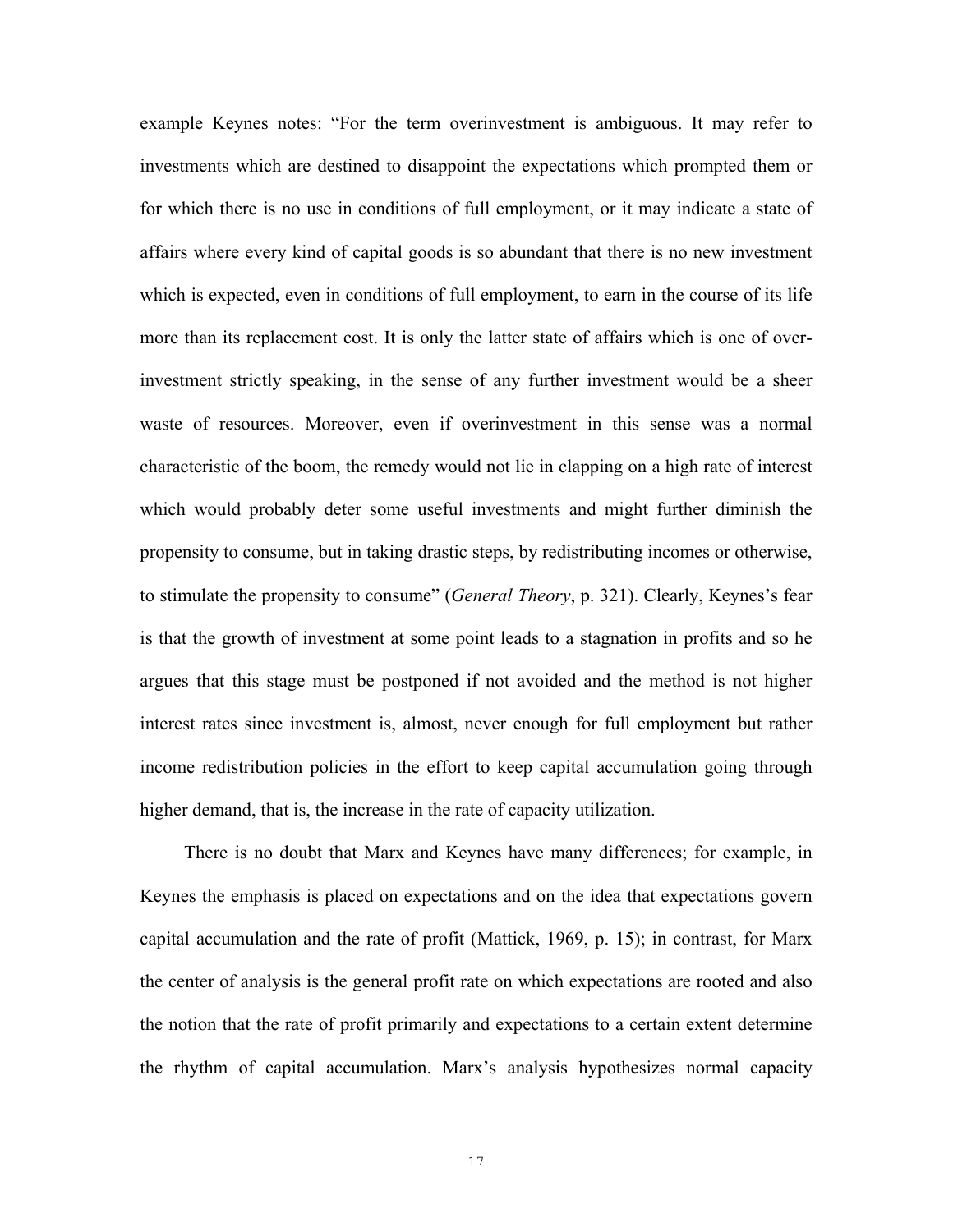utilization (*Capital III*, pp. 189-190), whereas for Keynes the rate of capacity utilization is usually below normal (*General Theory*, p. 254) and this exerts an influence on the economy which can become the focus of economic policy. However, they share as common the idea that profitability which is directly relevant for the analysis is the one net of interest payments. Keynes starting from a realistic analysis, that is, an analysis looking at the way that real economies operate was led to a definition of the concept of MEC similar to that of business people in their evaluation of their alternative investment projects against the interest rate. Marx, on the other hand, since he utilizes a detailed analysis arrives at a similar result, if we think of the rate of profit of enterprise. Furthermore, for Marx the crisis stage is determined by the profitability of investment. If profits created by investment do not increase it follows that the incentive for new investment spending evaporates. This view of profitability is similar to the MEC concept, where expected profits are compared to investment flows.

#### **5. Falling Profitability and Economic Crisis, a Formal Analysis**

In what follows we can show that the views of Marx and Keynes can be formally stated. Starting with the usual formula of the general rate of profit  $r = s/Cu$ , where, *s* is the amount of profits net of depreciation, interest payments and taxes, *C* is the amount of capital stock and *u* is the capacity utilization rate. Hence, we want to find the necessary and sufficient conditions where the net profits are maximized and subsequently reach a plateau. Presumably at that point there will be no incentive for the economy for new investment spending since profits cannot be enhanced any more. For this purpose we take the total derivative of the rate of profit with respect to capital stock: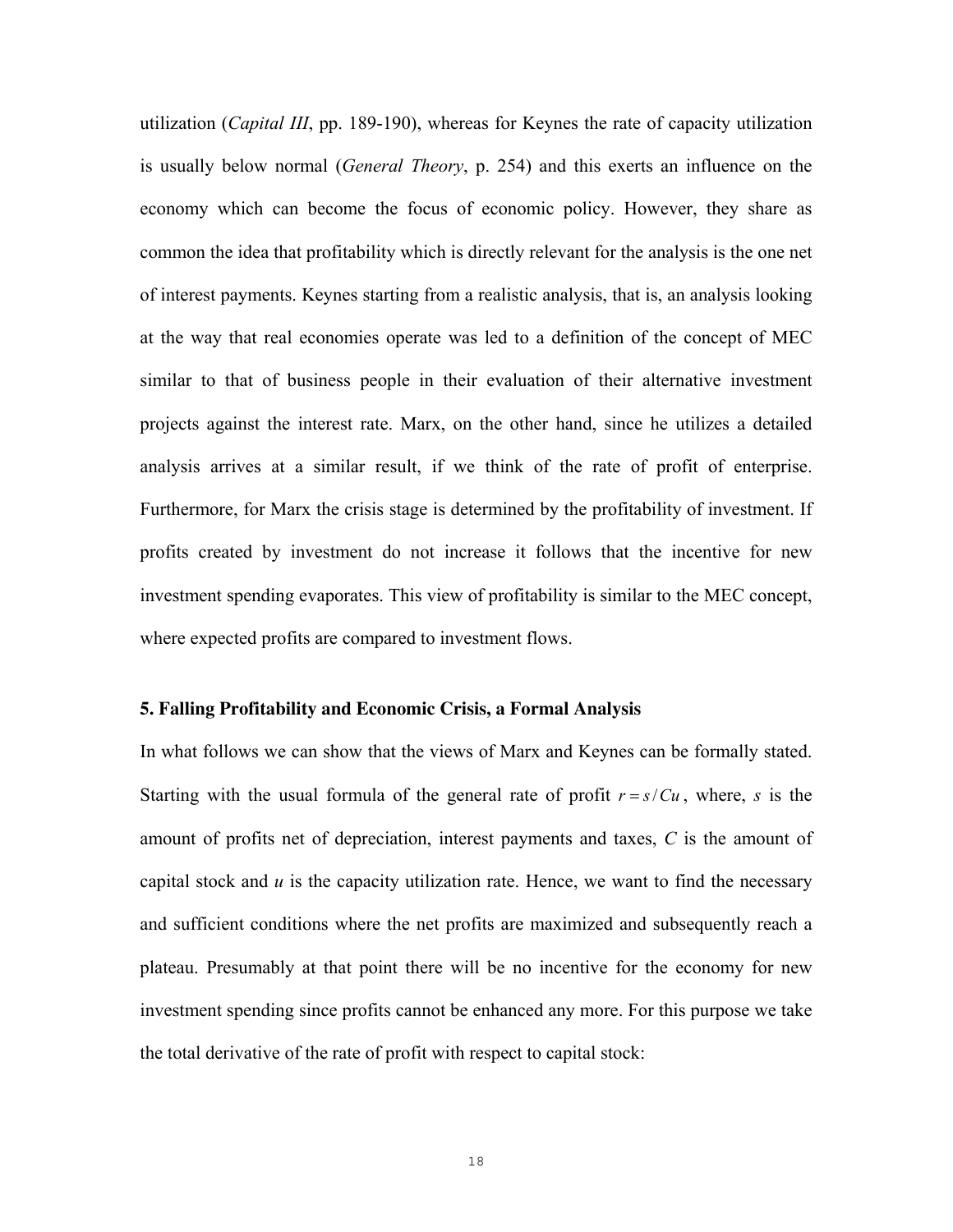$$
\frac{ds}{dC} = ru + Cu\frac{dr}{dC} + rC\frac{du}{dC} \text{ or } \frac{ds}{dC} = ru\left(1 + \frac{dr}{dC}\frac{C}{r} + \frac{du}{dC}\frac{C}{u}\right)
$$

The point of overaccumulation or overinvestment is reached when *ds*/*dC*=0. To obtain this condition the two elasticities (in the above parenthesis) must add to  $-1$  or:

$$
\frac{\widetilde{r}}{g} + \frac{\widetilde{u}}{g} + 1 = 0 \text{ and } \widetilde{r} + g + \widetilde{u} = 0
$$

We assume now that the rate of profit follows a function of the form:  $r_t = r_0(1 + a)^{-t}$ , where  $r<sub>o</sub>$  is the initial rate of profit,  $a$  is the growth factor and  $t$  is time. The economy's growth rate depends on the evolution of the rate of profit times the capitalists' propensity to save  $(s_c)$ ; thus, we can write  $g_t = s_c r_0 (1 + a)^{-t}$ . Finally, the evolution of the capacity utilization, for simplicity's reasons, is also falling  $u_t = u_0(1+b)^{-t}$ , where  $u_0$  stands for the initial capacity utilization and *b* is its growth factor. We substitute to the above formula and we get:

$$
-\ln(1+a) + s_c r_o (1+a)^{-t} - \ln(1+b) = 0
$$

then solving for *t* we determine the time period for the outbreak of the crisis:

$$
t = -\frac{\ln\left[\frac{\ln((1+a)(1+b))}{s_c r_0}\right]}{\ln(1+a)}
$$

Consistency reasons require that  $0 < \frac{\ln((1+a)(1+b))}{\ln(x)} < 1$ 0  $\frac{\ln((1+a)(1+b))}{(1+a)(1+b)}$ *rs a*) $(1 + b$ *c*

We tried some realistic figures for the parameters  $(a=6\%, s=70\%, r_0=35\%)$  and we solved the above equation assuming that  $-0.04 \le b \le 0.04$ . In Marx's analysis *b* = 0 whereas in Keynes's analysis *b*  $\neq$  0 and capacity utilization can become a policy variable.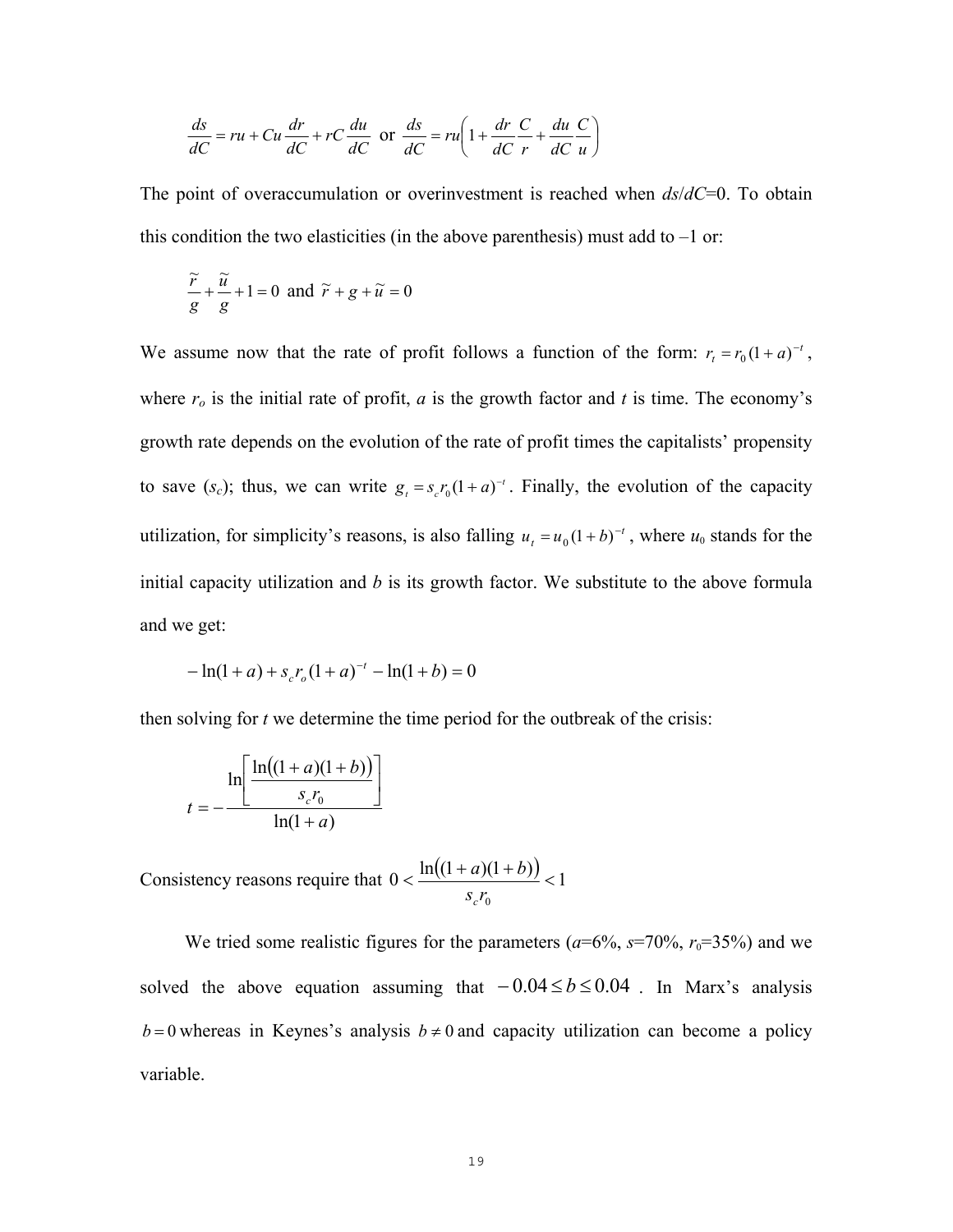

**Figure 1.** Sensitivity Analysis of Capacity Utilization

 Figure 1 conveys the idea that if the growth rate of capacity utilization (horizonatal axis) is zero, as is the case in Marx, the crisis is expected to occur in about 25 years (vertical axis), which is approximately the time frame of Keynes's analysis for a phase-change ("a single generation"), assuming that we are in the downward phase of the long cycle and the government reduces the fall in the growth rate of capacity utilization, this amounts to a delay in the time of the occurrence and it can accelerate by increasing the fall in the rate of capacity utilization. So capacity utilization may exert an effect on the economy within strictly specified limits, however, by no means, the variations in the rate of capacity utilization lead to a phase-change just can shorten or lengthen the time of its occurrence.

### **6. Concluding Remarks**

This paper has argued that Marx and Keynes despite their differences in some respects, both make net expected profitability and its evolution the lynchpin of their analysis when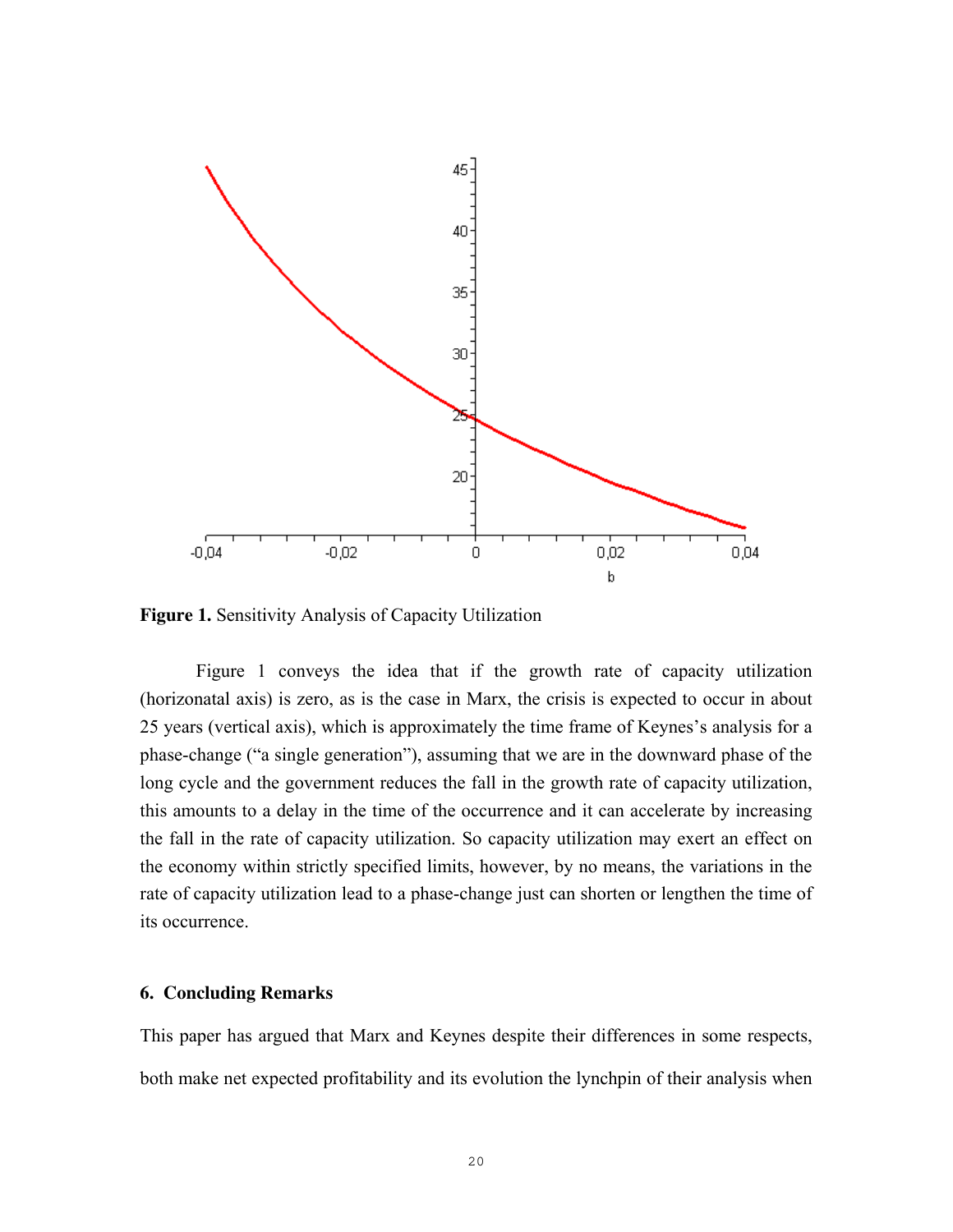it comes to the determinants of capital accumulation. For both of them the expected profit rate net of interest payments, that is, in Marx's analysis the current or past rate of profit of enterprise are crucial for the current capital accumulation. It is interesting to note in this connection that investment spending is determined by a short run expected profit rate. This is clear in Keynes's analysis of the MEC, where the immediate future is the most relevant determinant of current decisions. Likewise, in Marx investment follows the expected rate of profit. The difference is that in Keynes expectations are determined by the "uncontrollable and disobedient psychology of the business world" for which we cannot say much. In fact, Keynes is led to this idea because of his view that investment determines savings; consequently, since investment is not limited by currently available resources and in a sense becomes autonomous it follows that expectations also must be somewhat detached from the current or immediate past situations. By contrast, in Marx this psychology is rooted on objective conditions, which are determined by the historical evolution of the general rate of profit. In other words, since there is no definitive evidence for the direction of change, the most recent events may be expected to continue in the near future. Thus, the realized results of the recent past can be viewed as a relatively safe guide for the expectations related to the near future. The idea is that short term expectations are tested out regularly and are therefore revised according to the realized results.

 In short, for Marx the general rate of profit is what determines both profitability conditions and also expectations about the future which exert an influence on the rhythm of capital accumulation. The intuitive idea is that a persistently rising rate of profit naturally makes capitalists optimistic about the future and encourages them to invest even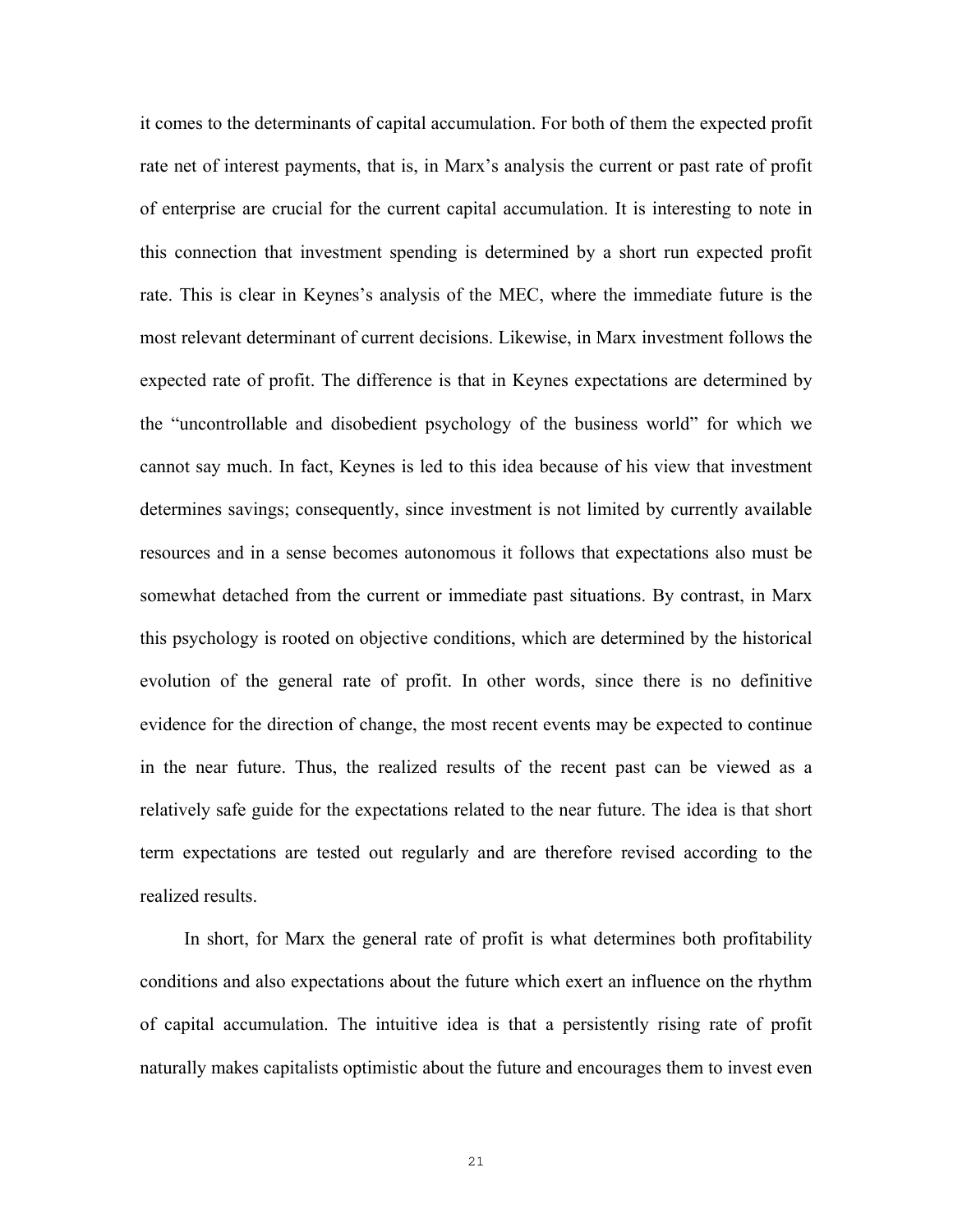in excess of current profits by borrowing. A persistently falling rate of profit, by contrast, makes capitalists pessimistic about the future and so they tend to invest less than their current profits by increasing their reserves or by investing in various financial instruments waiting for more opportune times (see also Okishio 1975, pp. 129-30). The idea of variations in reserves (or hoarding) constitutes *prima facie* evidence of the importance of expectations in Marx's analysis. Hence, effective demand is periodic and structural, deriving within the elemental process of accumulation. In Keynes, by contrast, there is an exaggeration of the financial autonomy of capital and introduces an essentially fictional *deus ex machina* in the form of "expectations" or "animal spirits" that regulate capital accumulation, the level of output, employment and profitability. The idea is that capitalists are assumed to have some approximate idea on whether or not the MEC will be at some particular level, so they invest accordingly, and they affect output, employment and profits, thereby validating their expectations. In Keynes's overall analysis, capacity utilization as well as marginal propensity to save (or consume) together with interest rates are variables amenable to government control and can exert an influence on output, employment and profitability to a desired direction. In Marx's analysis it could be argued that although expectations are important their role is nevertheless limited as they are conditioned by the evolution of the general rate of profit.

 Finally, while in both Marx's and Keynes's analysis there is a long run tendential fall in profitability which is associated with the economic crisis, Keynes's idea of a declining MEC has obvious parallels with Marx's theory of the tendency of the rate of profit to fall although for different reasons; however, the crisis mechanism is approximately the same. Both argued that capitalism is an evolving system whose stage is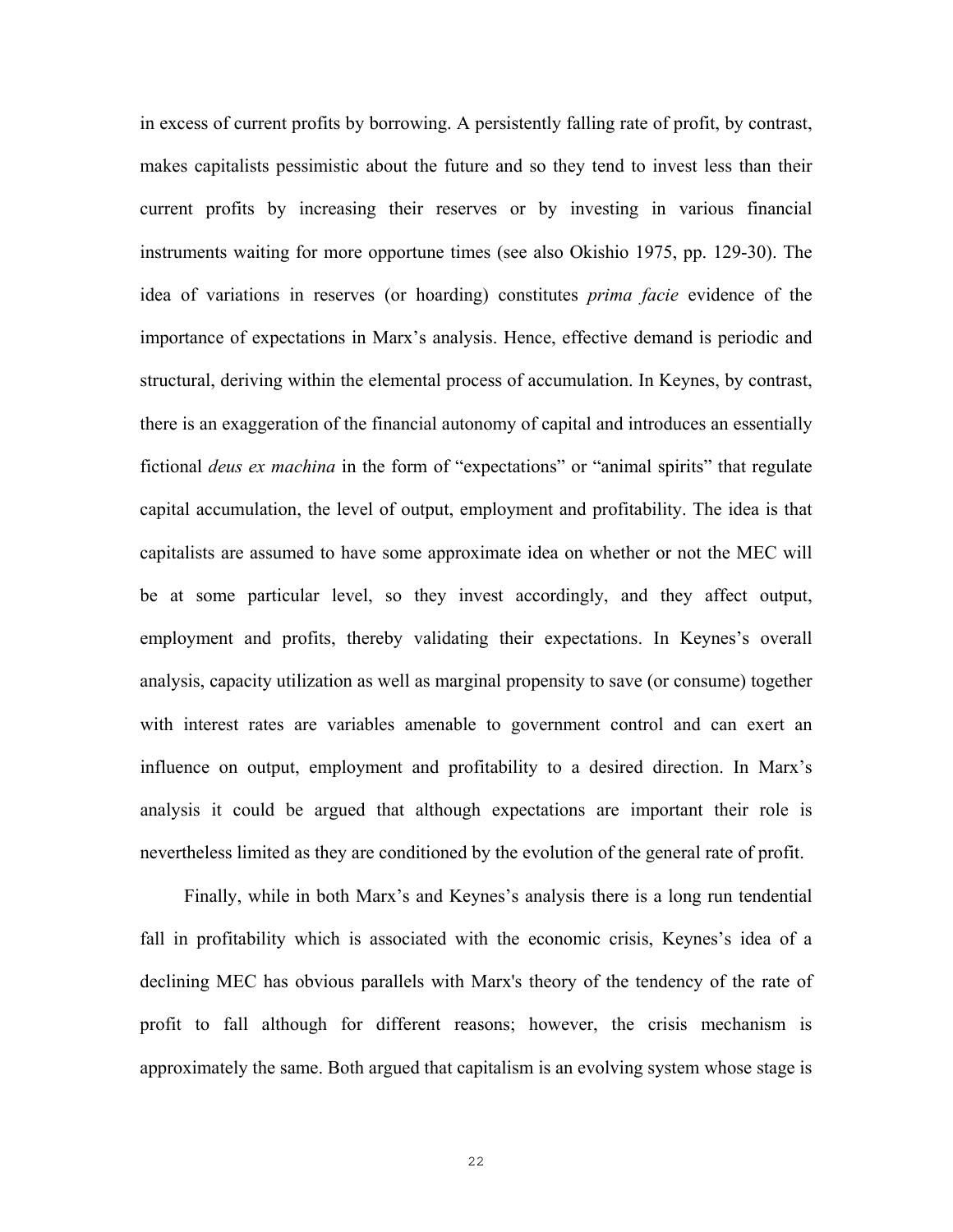determined, to a great extent, by the fluctuations in expected profitability. This is the reason why they are both interested in the future of the system, of course, with different visions. Keynes, whose primary interest was in the maintenance of the capitalist character of the system, realized that the fall in the MEC must lead to substantial reforms, with "a gradual disappearance of the rate of return on accumulated wealth" providing "a sensible way of gradually getting rid of many of the objectionable features of capitalism [...]" (*General Theory*, p. 221), otherwise the "socialist" alternative, identified with the state's control of the means of production would prevail. Marx, contrary to Keynes, objects to the capitalist character of the system and not just to some of its "objectionable features" and he provides us with a detailed analysis of both. We showed that Marx's and Keynes's analyses have important similarities and that their differences in analysis may supplement each other in a way so as to enhance our understanding of both the dynamics of the capitalist system as well as of the limits of economic policy.

#### **References**

- Asimakopoulos, A. (1991) *Keynes's General Theory and Accumulation*. Cambridge Cambridge University Press.
- Barnett, V. (2001) Tugan-Baranovsky as a Pioneer of Trade Cycle Analysis. *Journal of the History of Economic Thought*, 23:4, pp. 443-466.
- Dillard, D. (1948) *The Economics of John Maynard Keynes: The Theory of Monetary Economy*. Englewood Cliffs, N.J.: Prentice-Hall.
- Dimand, R. (1995) Irving Fisher, J.M. Keynes, and the Transition to Modern Macroeconomics. In Cottrell A. and Lawlor, M. *New Perspectives on Keynes*. Durham and London: Duke University Press.
- Eatwell, J. (1987) Marginal Efficiency of Capital. In Eatwell, J., Milgate, M. and Newman, P. (eds.) *The New Palgrave: A Dictionary of Economics* (pp. 318-19). New York: MacMillan.
- Eisner, R. (1997) The Marginal Efficiency of Capital and Investment, pp. 185-197, in Harcourt, G. and Riach, P. (eds) *A 'Second Edition' of the General Theory*. London: Routledge.
- Garegnani P. (1978-1979) Notes on Consumption, Investment and Effective Demand, I & II, *Cambridge Journal of Economics* 2, pp. 335-53 and 3, pp. 63-82.